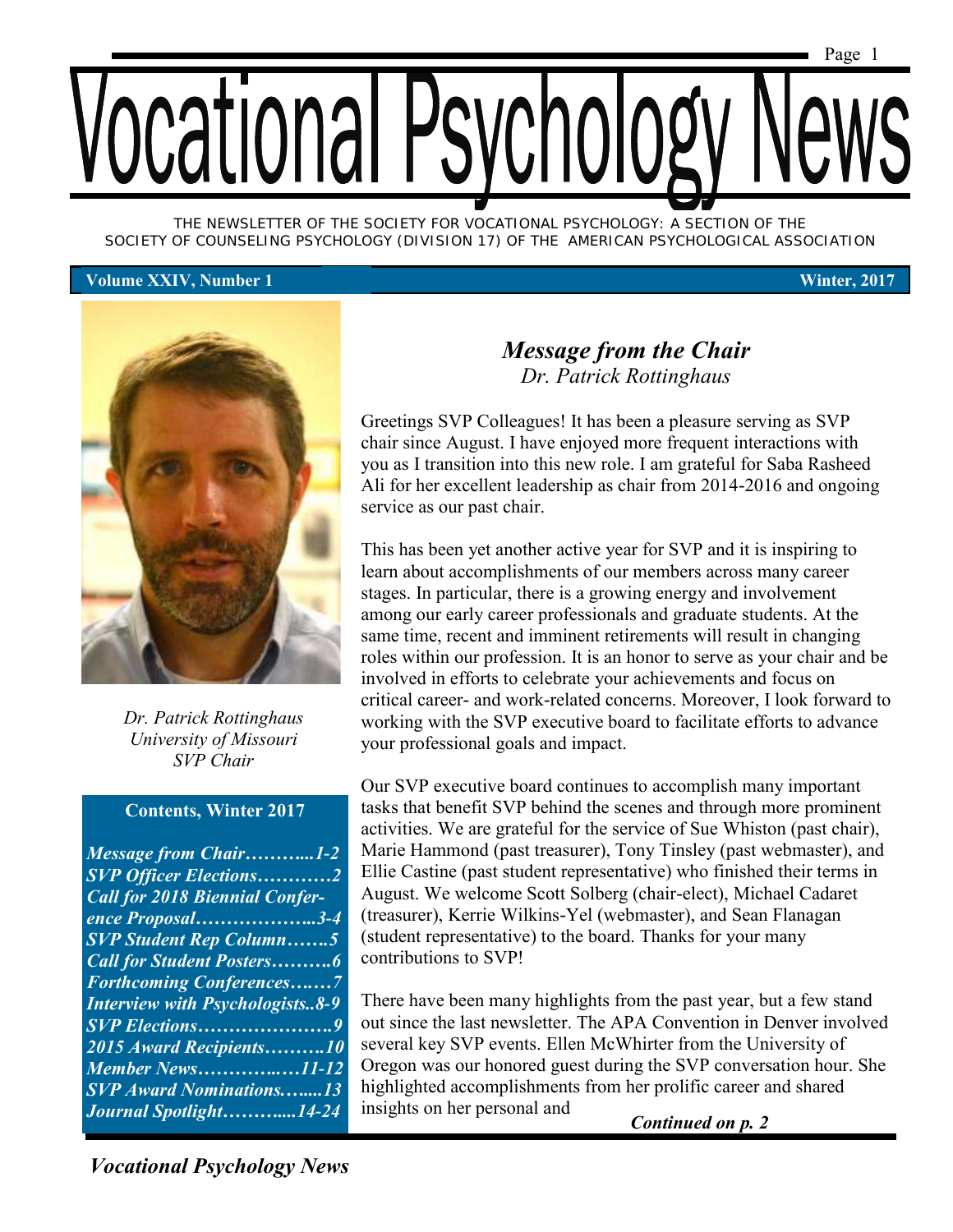Page 2

## *Continued from p. 1*

professional journey. During the SVP business meeting, I was delighted to present the Distinguished Achievement award to my University of Missouri

colleague, Lisa Flores. We had two recipients of the Graduate Student Research Award: Yuliya Lipshits-Brazler (The Hebrew University of Jerusalem) and Kerrie Wilkins-Yel (Arizona State University). Please consider nominating your peers or students for the SVP awards for 2017.

As we enter 2017, I am pleased to report that books from the last two SVP biennial conferences are available in March. Scott Solberg and Saba Rasheed Ali's edited book, *The Handbook of Career and Workforce Development: Research, Practice and Policy* features work from the Boston University SVP biennial conference. Also, springing forth from the successful 2017 SVP biennial conference at Florida State University, *Integrating Theory, Research, and Practice in Vocational Psychology: Current Status and Future Directions* was edited by Jim Sampson, Emily Bullock-Yowell, Casey Dozier, Debra Osborn, and Janet Lenz. Check out the videos from the conference presentations: [https://www.youtube.com/playlist?](https://www.youtube.com/playlist?list=PLCsXiACK-LKrVRKb1z_Nw3METZg-SoRFA) [list=PLCsXiACK-LKrVRKb1z\\_Nw3METZg-SoRFA.](https://www.youtube.com/playlist?list=PLCsXiACK-LKrVRKb1z_Nw3METZg-SoRFA) These works highlight ongoing efforts of the Society to contribute quality research that impacts theory, practice and policy efforts. Related to these initiatives, Emily Bullock-Yowell, Janet Lenz, Jim Sampson and I will lead a featured presentation at the 2017 NCDA conference in Orlando, *Integrating Theory, Research, and Career Counseling: Lessons from the Society for Vocational Psychology Conference***.** In addition, Sherri Turner, Rich Lapan, Becky Bobeck, and I are offering an SVP-NCDA sponsored presentation, *Promoting the Joy of Working through Integrative Approaches to Career Development*.

Next, we started exploring several interesting ideas for 2018 Biennial Conference at the SVP business meeting in Denver. Please see the call for proposals on pages 3 and 4 of the newsletter. Consider initiating creative partnerships to identify potential themes and interesting, yet fiscally responsible, locations. Such collaborations will help us achieve yet another successful conference in 2018. I encourage members to begin informally furthering ideas with each other via our SVP listserv.

Finally, we are planning a number of exciting events for the APA Convention in Washington, D.C. A more detailed announcement will be included in the Summer Newsletter. In the meantime, I'm happy to share that Consuelo Arbona will be our guest for the conversation hour during the SVP meetings on Thursday, August  $3^{rd}$ . A special SVP Dinner is being planned for August  $3^{rd}$  that will be an excellent opportunity for fellowship and a chance to honor some retiring colleagues.

During a time of much change in our world and in our professional roles, SVP remains a stronghold of innovative ideas. We have tremendous capacity within our membership to create influential scholarship in vocational psychology and career development. I look forward to another productive year through wideranging contributions to society while offering a supportive and welcoming community for incoming graduate students and early career professionals.

*Patrick Rottinghaus SVP Chair*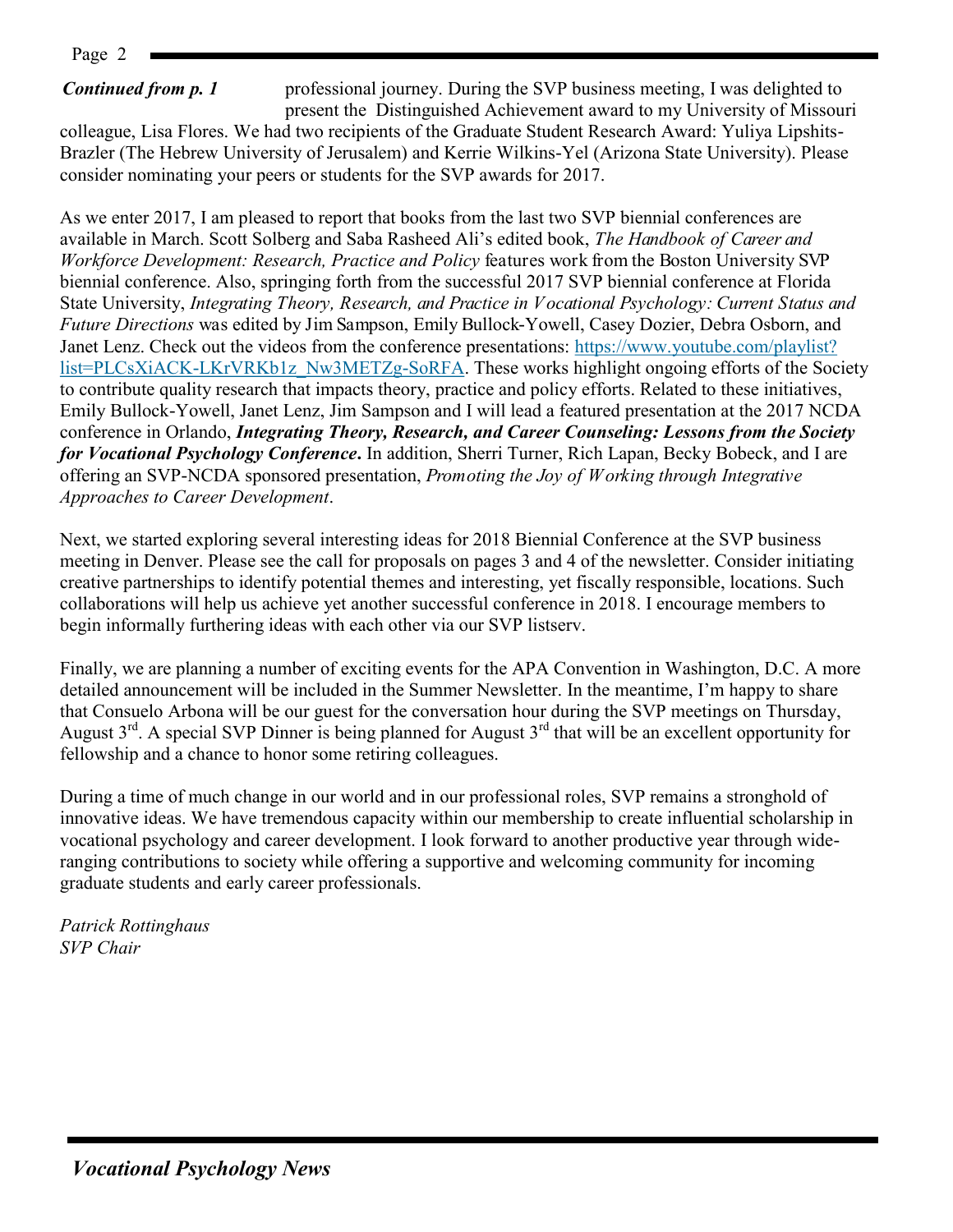# **Society for Vocational Psychology 2018 Biennial Conference Call for Proposals**

The Society for Vocational Psychology has sponsored a biennial conference series since 1992. Conference themes have included convergence in career theories; convergence of career theory and practice; vocational interest measurement; social action; the role of context in vocational development; school-to-work and work-based transitions; new methods for research and practice in vocational psychology; developing self in work and career; the role of values in careers; career policy; and integrating theory, research, and practice in vocational psychology.

SVP is soliciting proposals for the 2018 Biennial Conference. *Proposals are due April 28, 2017.* All submitted proposals will be reviewed by the Society Executive Board and past leaders. The Executive Board will select from among the proposals and an announcement of the Biennial Conference theme and location will be made following the annual meeting of the American Psychological Association in August 2017. It is anticipated that the 2018 Biennial Conference will be held between May and August of 2018, but alternative times will be considered.

Proposals will be evaluated on several criteria including: relationship of proposed theme to Society purpose and goals, potential conference impact (on membership as well as on non-members, the discipline, policy, practice, etc.), quality of the proposal (e.g., probability of success given resources, budget, site and structure), and the degree to which the proposal addresses the needs of Society members at all levels of professional development.

#### **Proposals should include the following elements:**

*1. Conference Theme.* This section should be used to propose and justify the conference theme. The conference theme should be of interest to members and consistent with the purpose and goals of the Society.

*2. Location and Facilities.* Proposals should provide adequate detail regarding the general location of the conference and the specific facilities that are available at



that location to accommodate conference meetings, meals, and housing. Include in this section cost estimates for members to travel to the conference location.

12th Biennial SVP Conference Florida State University, 2016

*3. Conference Structure and Schedule.* This section should provide details related to the conference structure and schedule. Will the conference presenters be invited or will there be an open call for proposals? Will the conference be structured around plenary sessions, concurrent symposia, poster sessions, workshops, or some combination of these? Describe in this section how graduate student members, junior professionals, and senior professionals will be included in the conference. Dates for the conference should be included in this section as should a tentative outline of meetings and social activities.

*Continued on p. 4*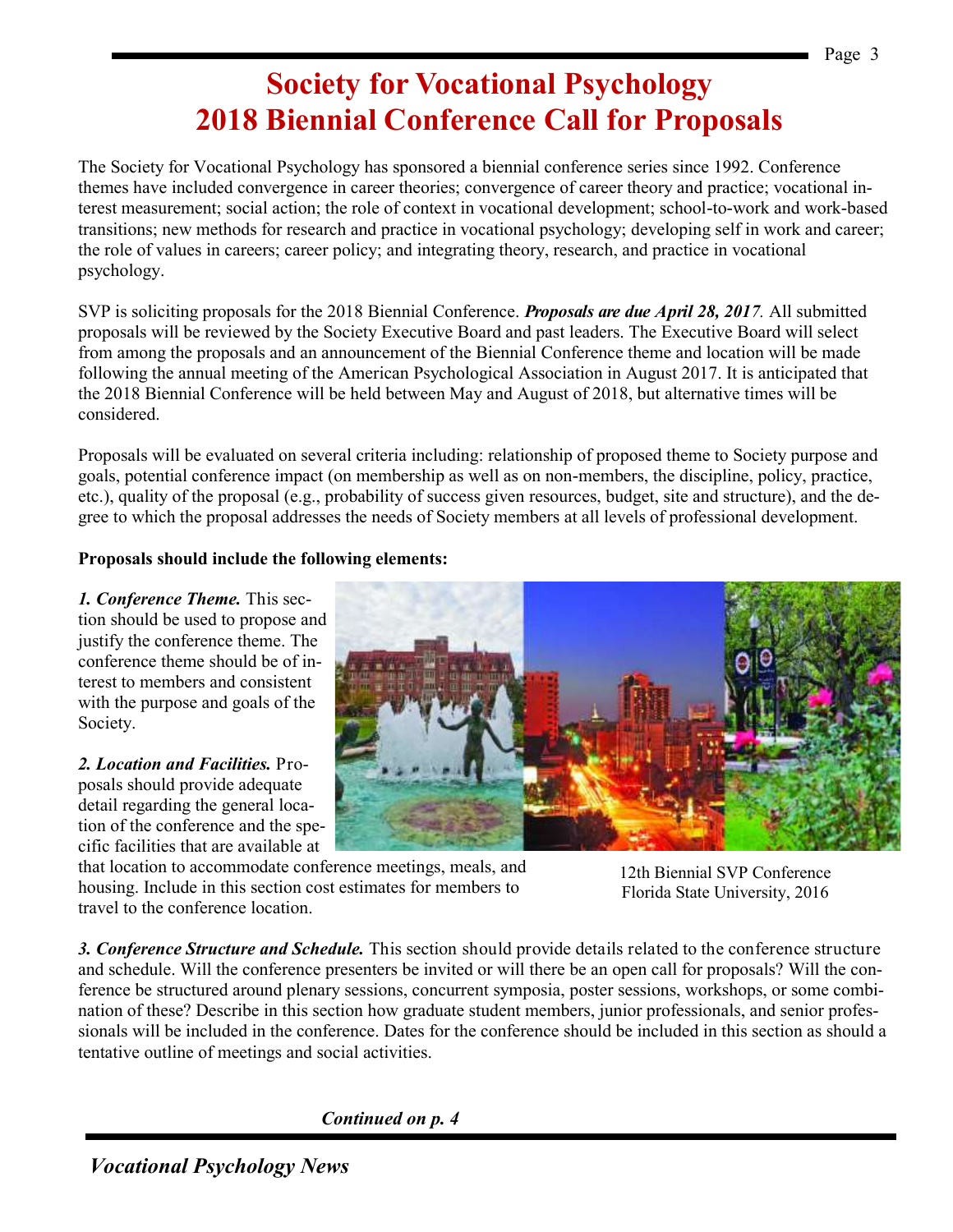*4. Co-Sponsoring Institutions/Organizations.* Many past conferences have been cosponsored by host academic institutions, not-for-profit, and for-profit organizations. Proposals should include a discussion of existing or anticipated co-sponsorships. Please differentiate anticipated from confirmed co-sponsoring institutions or organizations. Include in this section a plan for securing co-sponsorships if appropriate.

> *5. Budget.* Proposals must include a detailed proposed budget that includes a discussion of anticipated revenue and expenditures, and anticipated direct and indirect contributions from co-sponsoring institutions or organizations. Also include in this section a discussion of anticipated registration fees (or fee structures) and estimated on-site costs for an individual attending the conference (e.g., housing, registration, food not covered under the registration fee, and transportation from housing facilities to the conference if appropriate). Housing subsidies (e.g., block room rates, discounted university dorms) should also be included here if proposed or already secured. Include a financial plan describing the relationship between the host institution/group/ organization and the Society for Vocational Psychology. This section should include details related to the need for planning funds and a discussion of how financial gains or losses from the conference will be addressed.

*6. Conference Outcomes.* Several Society conferences have resulted in long-term outcomes (e.g., ongoing projects or initiatives, book contracts, etc.). Use this section to describe planned outcomes from the conference.

*7. Conference Planning Timetable.* This section should include a project time and task table that lists key conference planning milestones.

*8. Conference Organizing Committee.* Use this section to list the individuals who will assume responsibility for conference planning, implementation, and follow-up.

*For additional details, please contact:*  Dr. Patrick Rottinghaus Chair, Society for Vocational Psychology rottinghausp@missouri.edu

http://www.div17.org/vocpsych/index.htm

# **Summer 2017 Edition of Vocational Psychology News**

Send your news, notes, and newsletter articles as a word document attachment to: Neeta Kantamneni at nkantamneni2@unl.edu

### **Deadline for summer issue: 6/15/17**



11th Biennial SVP Conference Universidade De Coimbra, 2014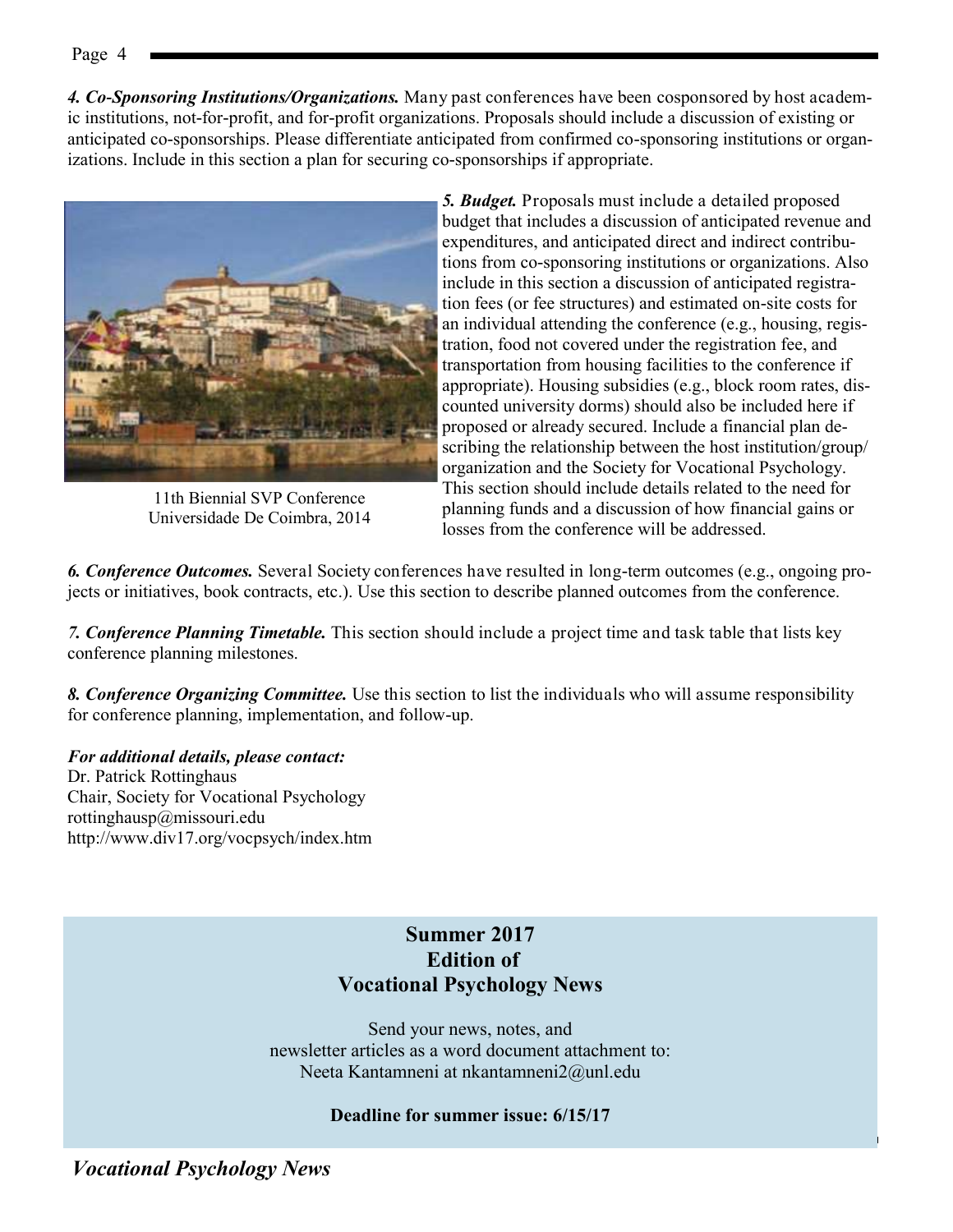# *Message from SVP Student Representatives*

#### *Ellie Castine & Brittan Davis*

Greetings from your SVP Student Representatives! There are numerous benefits for graduate students within SVP, including graduate student awards when funding is available, and sponsorship for poster sessions for the annual APA convention. If you know of any graduate students interested in vocational or career-related psychology, please encourage them to join our society! To join SVP as a Student Affiliate, one must first be a member of APAGS (www.apa.org/apags) or Division 17 SAS (www.div17.org/students/ student-affiliates-of-17). Once that is complete, go to the membership section of the SVP website to become a member (http://www.div17.org/vocpsych/pages/ membership.htm).

There are also several opportunities coming up for students. SVP will be seeking a new graduate student representative to serve as the Student Representative to the SVP board. This is an excellent opportunity to gain experience and connect with professionals in the field. Also, SVP will be accepting poster submissions for the SVP Social at the upcoming APA Convention in Washington, D.C. Please read below to find out more about these opportunities!

We are both grateful that we joined SVP, as it has allowed us to meet so many wonderful experts in the field in addition to fellow students with similar interests. We hope everyone is surviving the winter months and wish the best of luck to those involved in the internship process this year!



*Brittan L. Davis, M.Ed. Cleveland State University*



*Sean Flanagan, M.A. Boston University*

# **SVP LISTSERV**

Stay up-to-date on the latest SVP news and developments join the SVP Listserve!

Simply send an email to the listserv administrator, Jasmin Llamas, at jasminllamasphd@gmail.com.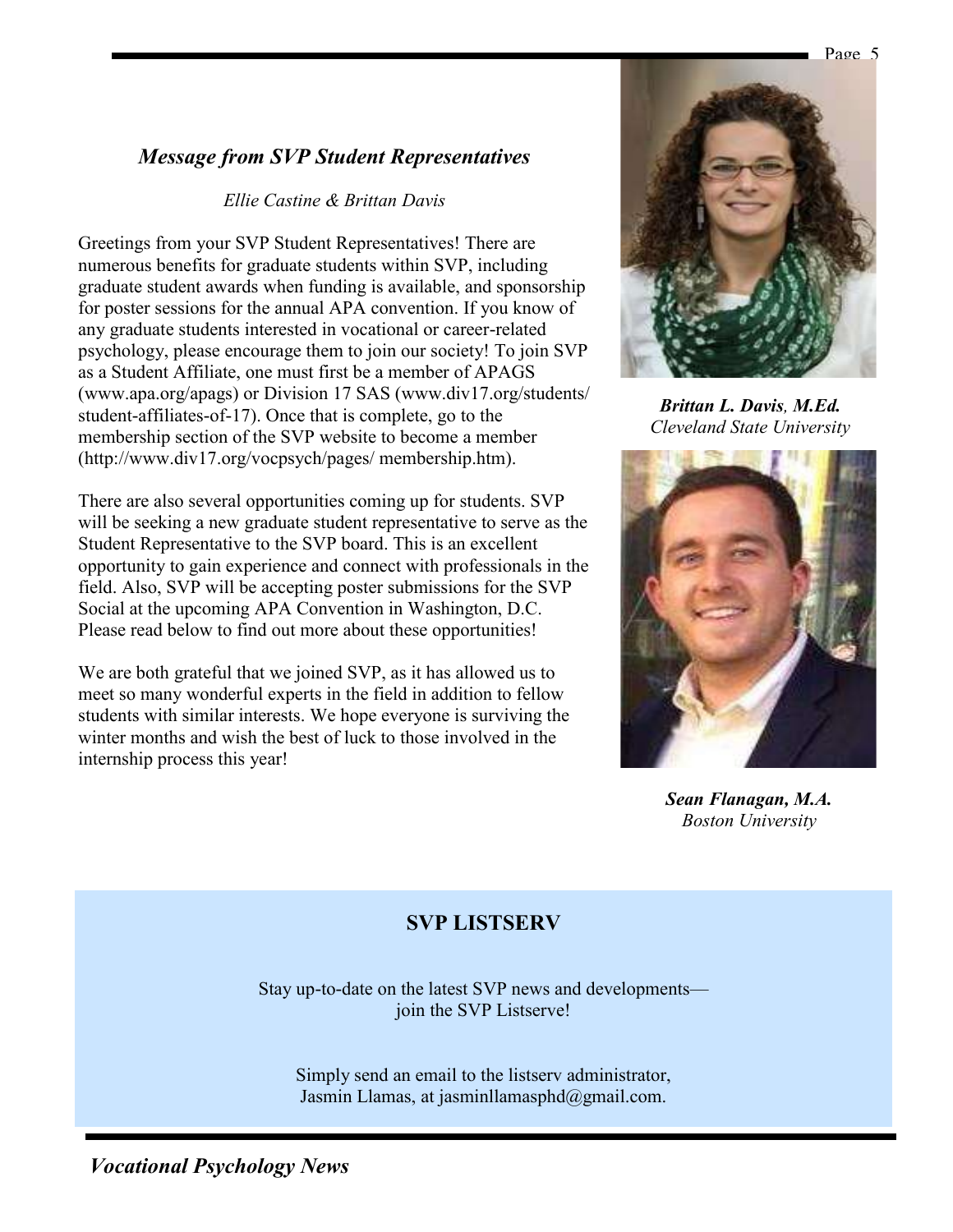#### Page 6

# **Call For Proposals: Society of Counseling Psychology (APA Division 17) Student Poster Session American Psychological Association Convention Washington, DC, August 3rd - August 6th**

Proposals are now being accepted for a Student Poster Session co-sponsored by the Council of Counseling Psychology Training Programs (CCPTP), Division 17 Sections, and the Division 17 Student Affiliates of Seventeen (SAS). Poster proposals may be empirical studies or theoretical considerations relevant to the specific Division 17 Section to which they are submitted. The first author on the proposal must be a student (or have completed the project while a student or intern) and must either be a student affiliate of Division 17 or sponsored by a Division 17 member.

Poster proposals should include a **cover sheet and a 500- to 1000-word summary** of the study in APA style. The abstract should include some description of the nature of the presentation (empirical, theoretical, technique) and primary findings. Summaries of empirical studies should include a brief literature review, statement of the problem (hypotheses or research questions), participants, procedures, results, and conclusions. Summaries of other presentations should include enough detail for reviewers to judge the overall format and contribution of the scholarship. The proposals will be subjected to masked review. Please **do not include identifying information** in the proposal (only on the cover sheet; see below).

To submit your proposal for the Student Poster Session:

- Attach your proposal and completed cover sheet and email to **BOTH** [studentposterdiv17@gmail.com](mailto:studentposterdiv17@gmail.com) **AND** to Scott Solberg: ssolberg@bu.edu.
- Identify in the subject line of the email: Student Poster Proposal "Name of Section" (e.g., Student Poster Proposal – Society of Vocational Psychology). **If you do not send your proposal to a specific section, your proposal will not be reviewed for this poster session.**
- **Please send your proposal to only one section.** If you have listed a second section you would like your work to be considered by, the proposal will be sent along by the poster coordinator on your behalf. For a description of each of the sections please go to the section website (http://www.div17.org/ sections/)
- By submitting a poster to this poster session, you are acknowledging that you or a co-author will be able to stand with your poster for the entire poster session at the APA convention. Therefore, you may be a co-author on multiple submissions to this poster session, but you must guarantee that another of the poster's authors will be able to stand with that poster during the session if you need to stand with a different poster. Inability to do so will impact you and your co-authors' ability to successfully submit posters to this poster session during future conventions.

## **Submission Deadline for Proposals: March 20, 2017, 11:59PM PST**

Notifications of proposal status and presentation instructions will be sent via email after May 8, 2017.

*Given that this poster session is internally sponsored by Division 17, and not part of the official APA convention program, presenters will not be eligible for APA travel awards or waived registration fees for the APA Convention.*

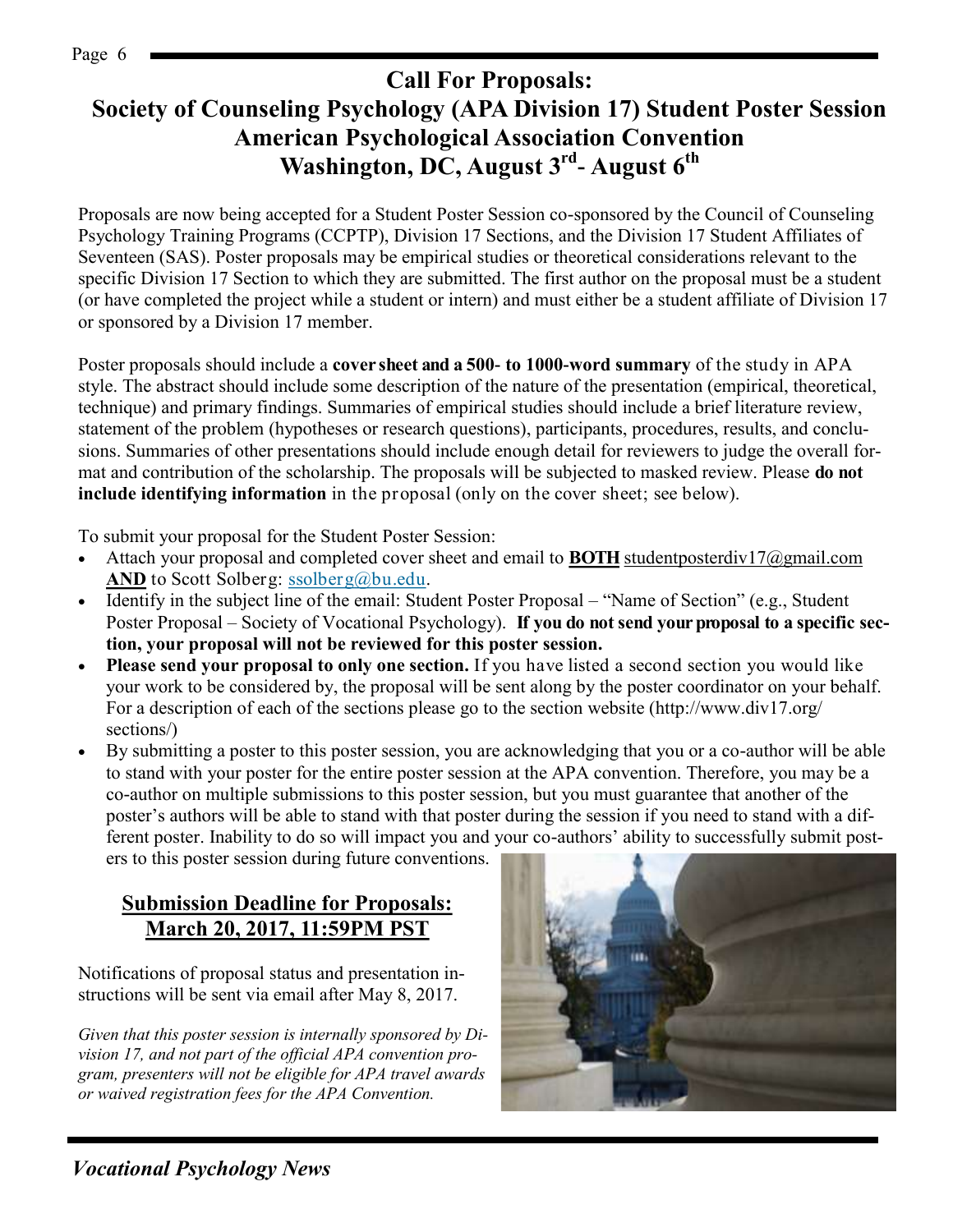**Forthcoming Conferences: NCDA, APA, IAEVG**



THE JOY OF WORKING:

**Positive Approaches to Work, Career, & Life JUNE 28-30, 2017** 

# 125th ANNUAL Washington, D.C. **CONVENTION** AUGUST 3-6, 2017

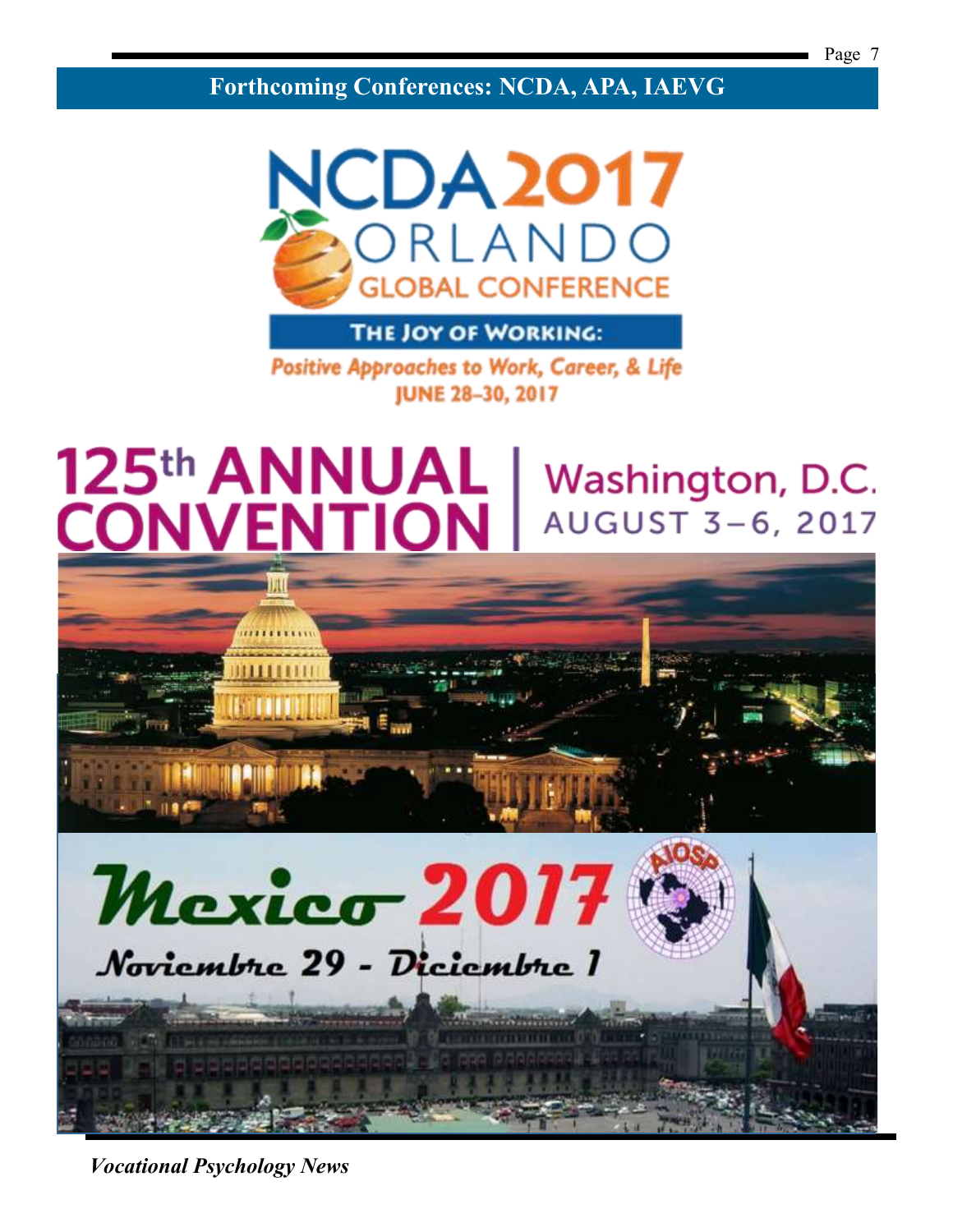

# *Interview with a Vocational Psychologist: Lisa Flores*

*Professor of Counseling Psychology, University of Missouri*

*How did you become interested in vocational psychology, and in particular, what led to your interest in work/career-related concerns of Latino/as, immigrants, and first-generation college students?*

Karen O'Brien, who was my mentor when I was a master's student, invited me to join her research team near the end of my first year in graduate school; this was the first time that I was exposed to vocational psychology research. Her research on the career development of adolescent women and youth from populations at-risk for academic achievement was fascinating and engaging. One of the first research projects that I was involved in with her was delivering a career intervention to potential first generation college students who were participating in a summer college access program and evaluating the effectiveness of the intervention in increasing students' career options. Karen made research fun by creating a collaborative

team environment where everyone—no matter how much prior experience they had with research—made contributions to the project; she helped to break down personal stereotypes that I had about the research process (i.e., that it was a solitary, lonely endeavor). I recognized the social relevance of her research and its potential to expand educational and career opportunities for girls/women and racial/ethnic minority youth—this experience taught me that vocational psychology research can be used to address important social problems. Though I was initially drawn into psychology to address social problems through practice and interventions, Karen's work showed me that research was another important avenue for doing social justice work.

Although I had no plans to continue my studies past a master's degree, I applied to doctoral programs because of Karen's encouragement and support. My doctoral program at the University of Missouri had several faculty with interests in vocational psychology, so I received a very strong foundation of knowledge in this field throughout my graduate studies and had opportunities to collaborate with multiple faculty doing research in this area. The guidance and research training with my doctoral program mentors, especially Puncky and Mary Heppner, solidified my interests in conducting research in vocational psychology and my path into academia. I recall a meeting with Puncky when I was thinking about a dissertation topic, and he advised me to identify a problem that I was passionate about, that would sustain my interest over time, and from which I could develop a long-term research program. As a graduate student, I was learning about a number of issues related to social disparities---including the educational attainment gap between Latino/ as and other groups. I was drawn to this research area to enhance the social situation—educationally and economically—of Latinos by conducting research that can inform teaching and school guidance practices, vocational interventions, and career counseling.

*Continued on p. 9*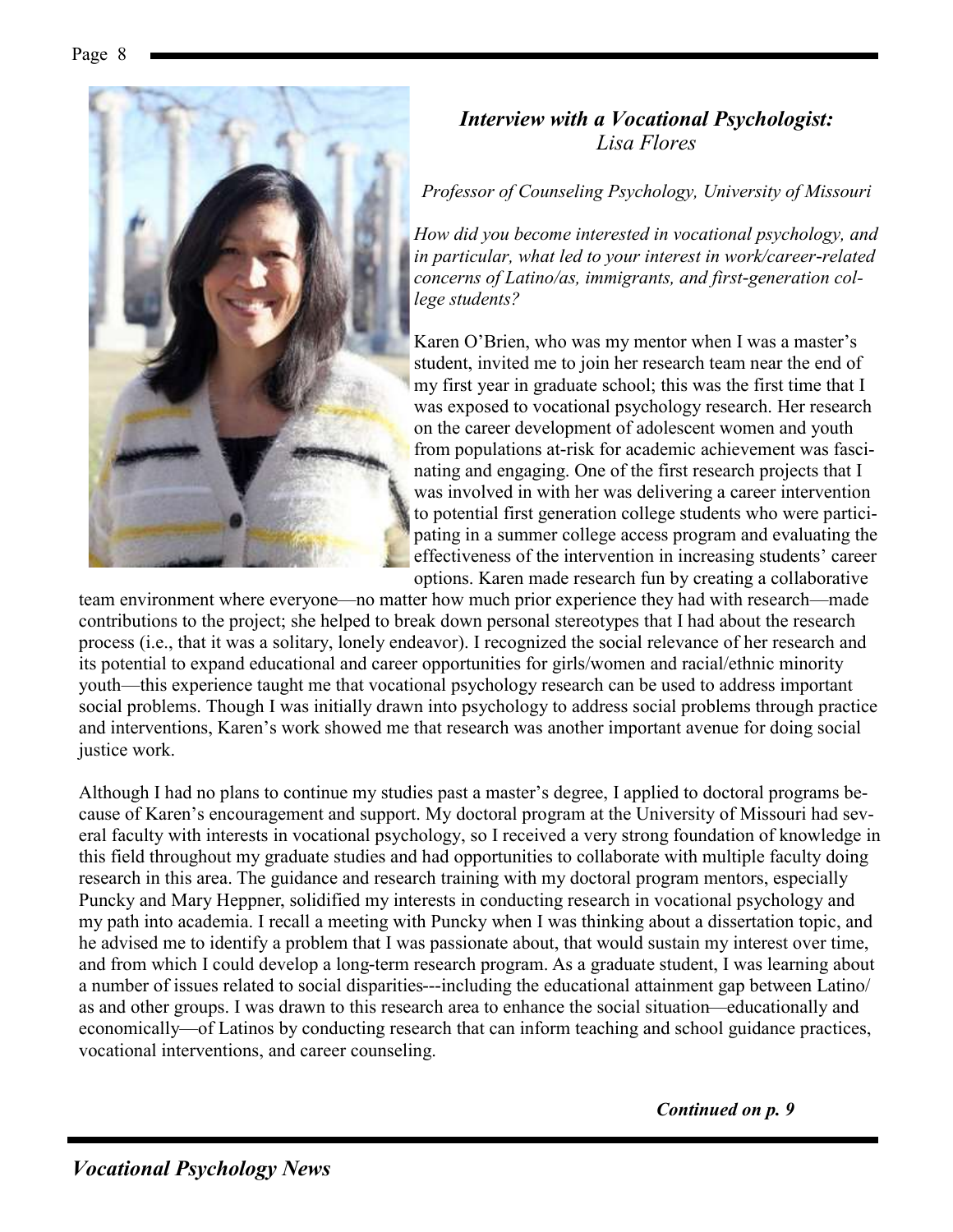#### *What do you know now that you wish you would have known when you were a student?*

There are several things that I wish I would have known when I was a student. One thing that I didn't anticipate was the importance of grant writing skills. When I was a graduate student, this wasn't something that a lot of vocational psychologists were doing, and it wasn't something that universities were requiring of faculty. As state funding for public institutions has decreased over the years, more universities expect faculty to bring in their own research funding today. As a faculty member, I've sought opportunities to develop these skills and have come to learn the many benefits associated with having external funding support to do my research.

Graduate students juggle many responsibilities during their training. I wish I would have realized as a graduate student that doing research can be easier after graduate school. A major part of my job is to be involved in research activities, so there is more time to do it than when I was a graduate student and tak-

# **2017 SVP Officer Elections**

## **Call for SVP Communications Officer Nominations**

We seek nominations for a new Communications Officer for the SVP Executive Board. The term for Neeta Kantamneni as Communications Officer will expire in August of 2017. Please nominate yourself or colleague for this important section office. In accordance with our by-laws, this is an elected office. Nominees must be members of the section, commit to attending APA and periodic conference call meetings, and desire to act as a steward for, and to contribute to, the ongoing development of the section. The Communications Officer is responsible for meeting minutes, the biannual newsletter of the section, and other associated tasks. Nomination letters should address the strengths and qualifications of the nominee relative to this position. The Communications Officer serves for two years and responsibilities will commence in August of 2017. Please forward all nomination letters and a current CV of the nominee by **May 1, 2017** to:

> Saba Rasheed Ali, Ph.D Email: saba-ali@uiowa.edu

## **Call for SVP Student Representative Nominations**

We seek nominations for a new student representative to the SVP Executive Board. There are two student representatives and the term for Brittan L. Davis expires in August of 2017. The student representative is an active member of the board who is able to make a two-year commitment to attend the annual APA convention and to participate in the SVP executive board meetings both at APA and on conference calls (approximately 4-6 calls of one hour each) throughout the year. The student should also demonstrate an interest in becoming actively involved in section activities and in encouraging the involvement of other student members. Faculty are encouraged to nominate interested students. If you are a student interested in serving SVP in this capacity for a two-year term, please ask a faculty member to nominate you. Nominators should address leadership abilities, commitment to vocational research and/or practice, and interest in the position. Please include the nominee's current CV along with the letter. The student representative is selected by the SVP Executive Board and will commence responsibilities in August 2017. Please forward all nominations by **May 1, 2017** to:

> Saba Rasheed Ali, Ph.D Email: saba-ali@uiowa.edu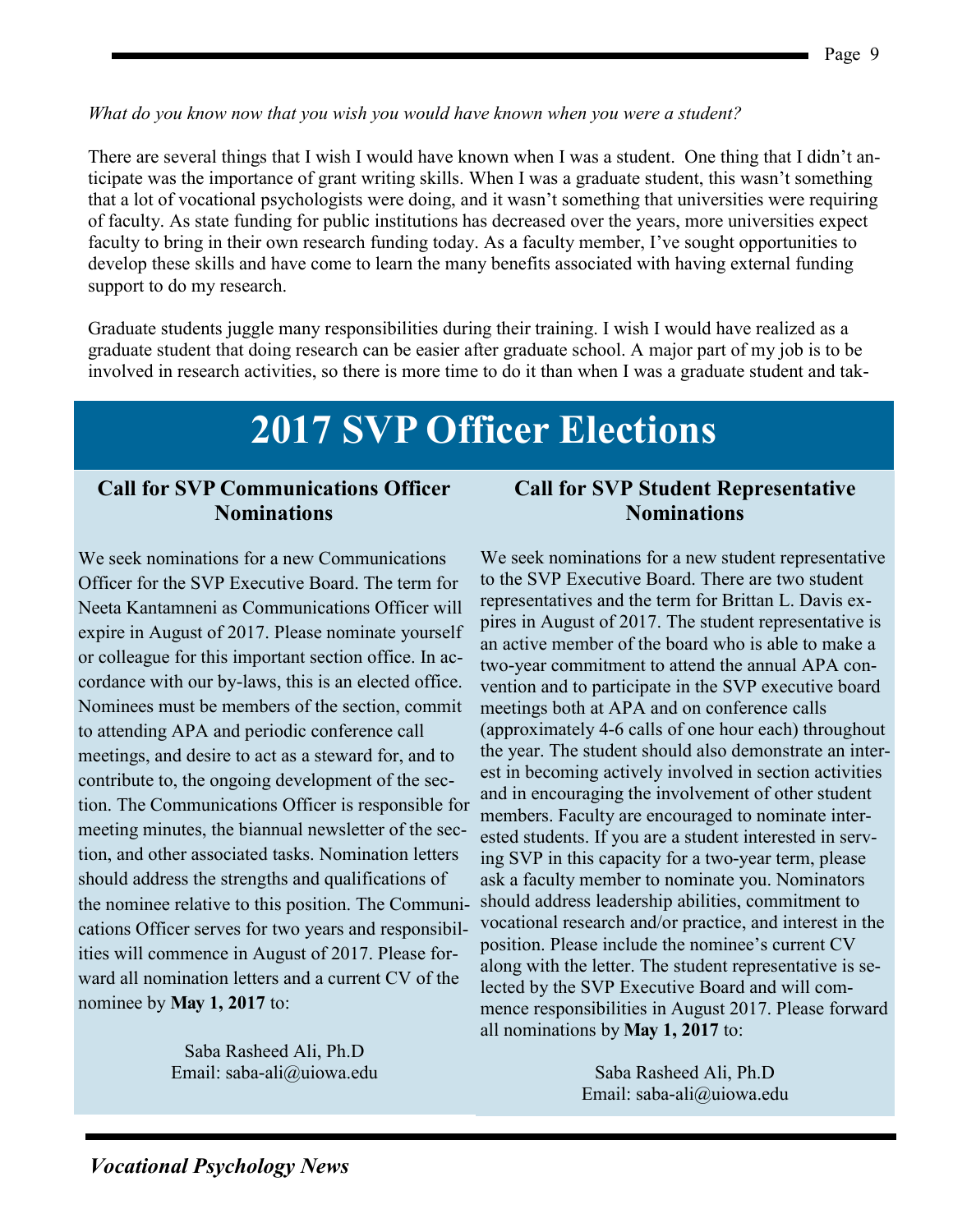

**Newsmakers** *Section Member News and Notes*



# **2016 SVP Award Winners**



# **Congratulations to Dr. Lisa Flores for winning the 2015 SVP Distinguished Achievement Award**

 Dr. Flores is a professor at the University of Missouri. She was recognized at the 2016 APA Convention for her pioneering and far-reaching contributions to vocational psychology. Her research expertise is in Mexican Americans' educational and career development, social cognitive career theory, and Latino immigrant settlement and transitions issues. on Latina/o populations.

**Congratulations to Yuliya Lipshits-Brazler and Kerrie Wilkins for winning the 2016 SVP Graduate Student Research Awards**



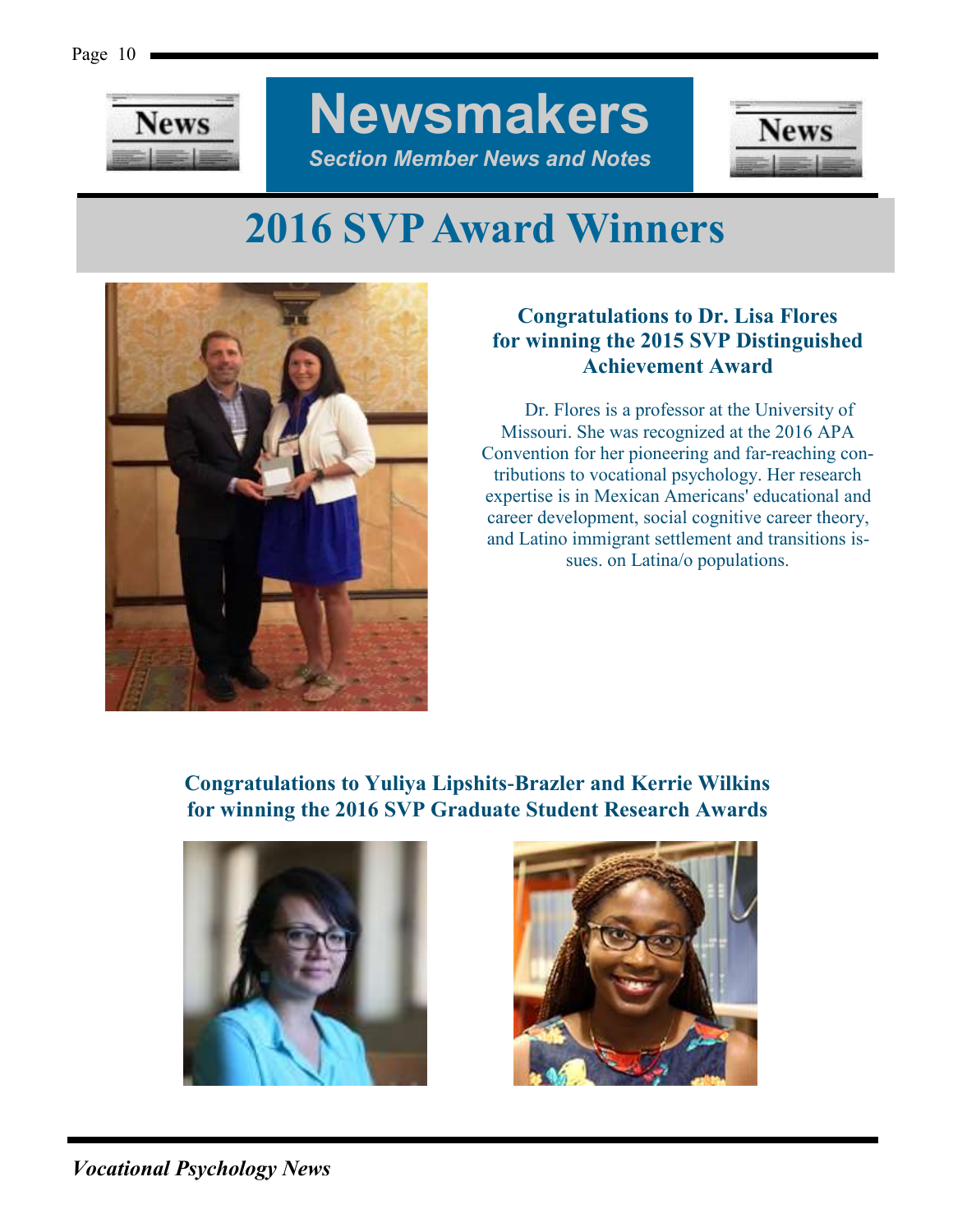

# **Newsmakers**

*Section Member News and Notes*



R The Handbook of Career and Workforce Development Research, Practice, and Policy



Edited by V. Scott Solberg and<br>Saba Rasheed Ali

The Handbook of Career and Workforce Development: Research, Practice, and Policy, edited by Scott Solberg and Saba Rasheed Ali, was published in February of 2017. This handbook emerged from the 2011 SVP Biennial Conference, Forging Career Policy for the Greater Good, hosted by Boston University.

*Career Psychology in the South African Context (3rd Ed.),* edited by Graham Stead & Mark Watson, was published in 2017. This book examines historical and state-of-the-art career practices in career psychology, particularly in relation to conditions in this country. Prominent South African and international scholars contributed to the book. Obtain a copy at http:// www.vanschaik.com/ebook/587ff79b6e36a/ .





Robert Reardon, Janet Lenz, Gary Peterson, and Jim Sampson at Florida State University have published the  $5<sup>th</sup>$  edition of their undergraduate career planning text: *Career Development and Planning: A Comprehensive Approach*. More information is available at: [https://he.kendallhunt.com/product/career](https://he.kendallhunt.com/product/career-development-planning-comprehensive-approach)[development-planning-comprehensive-approach.](https://he.kendallhunt.com/product/career-development-planning-comprehensive-approach) Sample syllabi and slides for the class can be found at: [http://career.fsu.edu/](http://career.fsu.edu/Students/Plan-Your-Career/SDS-3340-Introduction-to-Career-Development) [Students/Plan-Your-Career/SDS-3340-Introduction-to-Career-](http://career.fsu.edu/Students/Plan-Your-Career/SDS-3340-Introduction-to-Career-Development)**[Development](http://career.fsu.edu/Students/Plan-Your-Career/SDS-3340-Introduction-to-Career-Development)**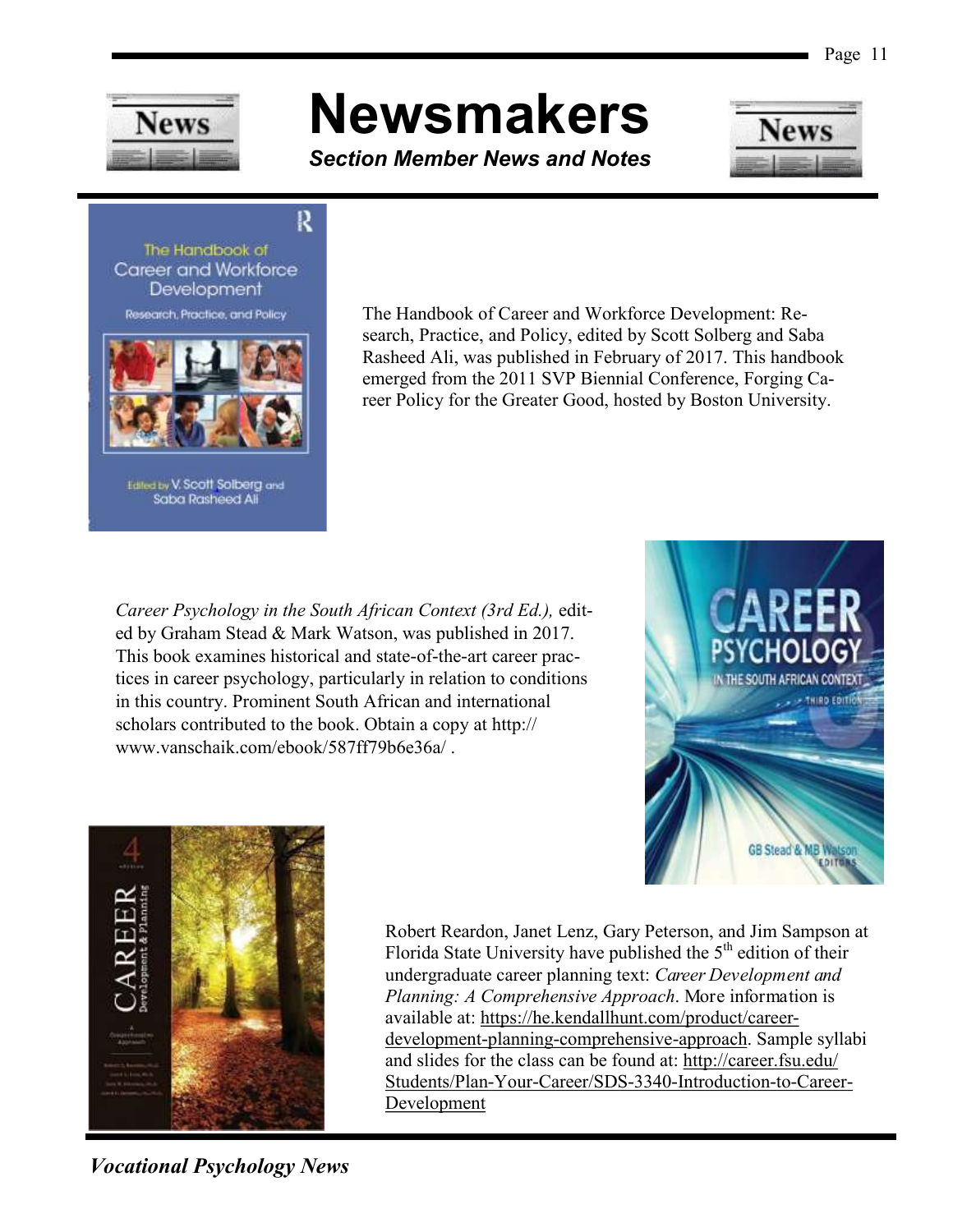

# **Newsmakers**

*Section Member News and Notes*





Research by Scott Solberg was featured in a a [US Department of Labor's Of](https://www.dol.gov/odep/)[fice of Disability Employment Policy](https://www.dol.gov/odep/) report. The report was titled, "Work Matters" and was issued by the Counseling of State Governments National Task Force on Workforce Development for People with Disabilities and the National Counseling of State Legislatures



Graham Stead has been appointed Director of Student Learning and Assessment in the Office of Academic Planning at Cleveland State University. He was formerly Director of Doctoral Studies in the College of Education and Human Services at CSU.

# **Have an interesting idea for a Guest Column for the 2017 Summer Newsletter? Received an award or published a new book recently?**

Please send your news, notes, and newsletter articles as a word document attachment to: Neeta Kantamneni at: **nkantamneni2@unl.edu**

> **Deadline for summer issue: 6/25/17**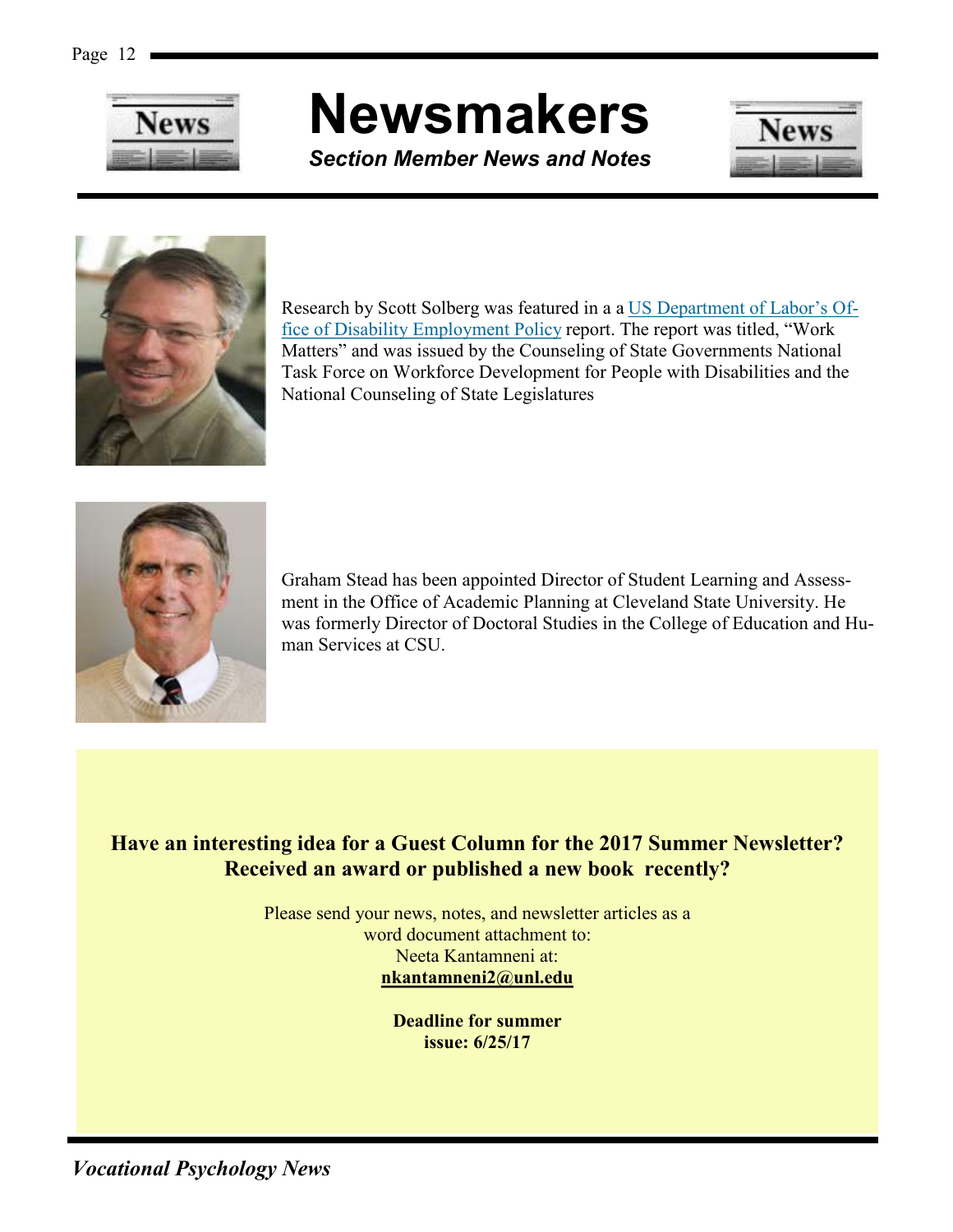# **2017 SVP Award Nominations**

### **Distinguished Achievement Award**

**Purpose:** To acknowledge and reward the research or professional achievement of vocational psychologists who have made significant contributions to the field of career or vocational psychology. field of vocational psychology. The terms research and professional achievement shall be broadly construed.

**Past winners include:** Lisa Flores, Consuelo Arbona, Ellen McWhirter, Nadya Fouad, David Blustein, Terence Tracey, Steven Brown, Robert Lent, Nancy Betz, Jo -Ida Hansen, Mark Savickas, Don Zytowski and John Holland. The award includes a check for \$500.00 and a citation from the Chair of the Society for Vocational Psychology.

**Eligibility:** APA members are eligible for the award. The only ineligible candidates are the members of the SVP Executive Committee and the SVP Awards Committee. support.

# **Early Career Professional Award**

**Purpose:** To recognize new professionals who have made substantial or cutting edge contributions to the

**Past winners include:** Mindi Thompson, Ryan Duffy, Patrick Armstrong, Erik Porfeli, Bryan Dik, Patrick Rottinghaus, and Matthew Diemer. The award includes a check for \$500.00 and a citation from the Chair of the Society for Vocational Psychology.

**Eligibility:** 1) 1 to 10 years past date of doctoral degree. 2) Substantial contributions to the fields of career and/or vocational psychology as evidenced by at least one publication on which the nominee is first or only author. 3) Nomination by colleagues, members of the awards committee, or members of SVP as having made a substantial or cutting edge contribution to the field. 4) Demonstration of a commitment to continuing to conduct research in vocational psychology. 5) An active member in SVP.

### **Nomination Procedure**

Nominations should include a nomination letter that discusses the significance of the nominee's contributions to vocational psychology. This nomination letter may be accompanied by a vita and no more than two letters of support.

## **Deadline: June 30, 2017**

Please send nominations to: Dr. Lisa Flores, SVP Award Committee Chair, floresly@missouri.edu.

# **Graduate Student in Vocational Psychology Awards**

The Society for Vocational Psychology (SVP) is pleased to offer two graduate student research awards in vocational psychology. This \$250 award honors student contributions to vocational psychology. This award will be for work on an accepted conference proposal, master's thesis, doctoral dissertation, journal article, or other advisor-approved research in the area of vocational psychology. The research need not be complete, but the data must be collected and analyzed at the time of application submission. The student does not have to be first author, but if the student is not first author then the faculty letter should specify the student's substantive contributions to the final product.

**DEADLINE**: Nomination letters for the 2017 SVP Graduate Student Award in Vocational Psychology are due **May 15, 2017.** Please send electronic copies (pdf preferred) of the nomination letter and the research paper (in published, manuscript, or proposal form) to: Dr. Saba Rasheed Ali, SVP Past Chair at saba-ali@uiowa.edu.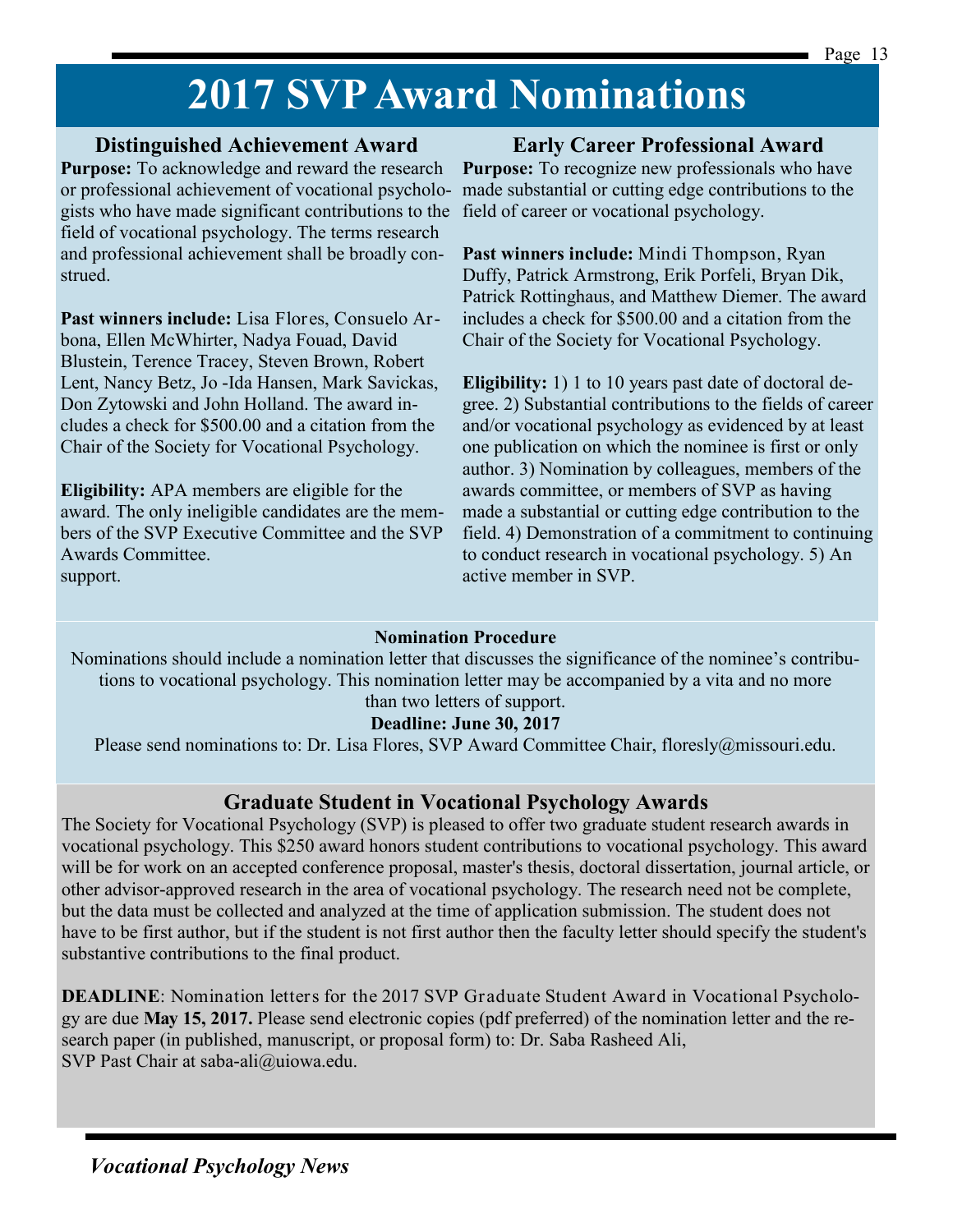

# *Journal of Career Assessment* **Volume 25, Issue 1, 2017**

G*uest Editors' Introduction* by Robert W. Lent and Steven D. Brown

### **Selected Reviews of SCCT Research**

*The State of SCCT Research in Relation to Social Class: Future Direction* by Lisa Y. Flores, Rachel L. Navarro, and Saba Rasheed Ali

*SCCT and Underrepresented Populations in STEM Fields: Moving the Needle* by Nadya A. Fouad and Mercedes C. Santana

*Integrating Job Loss, Unemployment, and Re-employment with Social Cognitive Career Theory* by Mindi N. Thompson, Jason J. Dahling, Mun Yuk Chin, and Robert C. Melloy

*SCCT Research in the International Context: Empirical Evidence, Future Directions, and Practical Implications* by Hung-Bin Sheu and Jennifer J. Bordon

#### **Original Research Studies**

*An Examination of the Applicability of Social Cognitive Career Theory for African American College Students* by Josephine Dickinson, Matthew D. Abrams, and David M. Tokar

*First-Generation College Students' Persistence Intentions in Engineering Majors* by Patton O. Garriott, Rachel L. Navarro, and Lisa Y. Flores

*Testing a Social Cognitive Model of Workplace Sexual Identity Management* by Alexander K. Tatum, Louis J. Formica, and Steven D. Brown

*Anticipated Multiple Role Management in Emerging Adults: A Test of the Social Cognitive Career Self-Management Model* by Meghan K. Roche, Plamena Daskalova, and Steven D. Brown

*Test of the Social Cognitive Model of Well-Being in Spanish College Student* by Robert W. Lent, Maria do Céu Taveira, Pilar Figuera, Immaculada Dorio, Susana Faria, and Arminda Manuela Gonçalves

*Well-Being of College Students in China: Testing a Modified Social Cognitive Model* by Hung-Bin Sheu, Yanfei Liu, and Yue Li

*Challenging the Uniformity Myth in Career Counseling Outcome Studies: Examining the Role of Clients' Initial Career Counseling Goals* by Marijke Verbruggen, Nicky Dries, and Koen Van Laer

*Social Cognitive Career Theory in a Diverse World: Closing Thoughts* by Steven D. Brown and Robert W. Lent.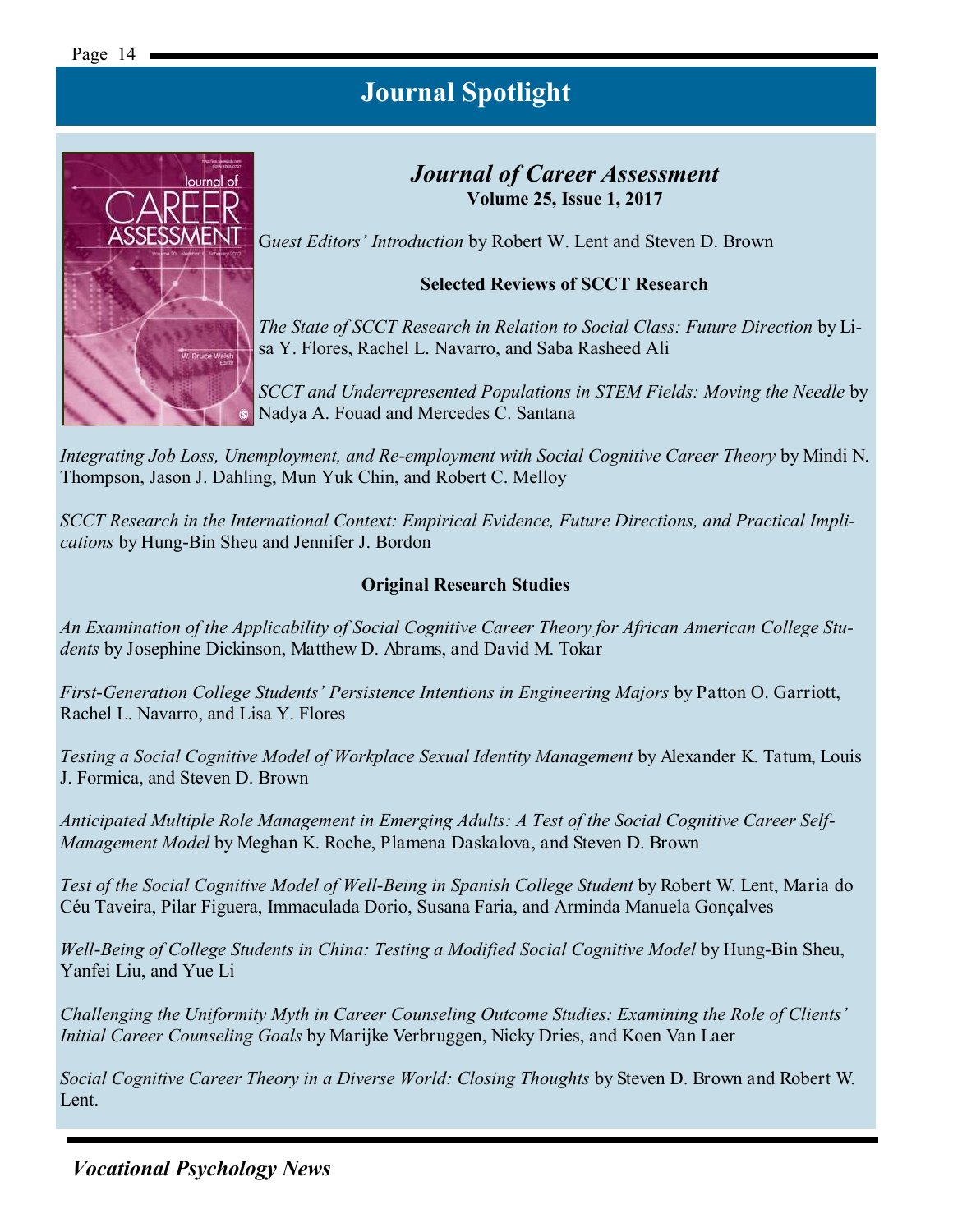#### **Volume 25, Issue 2, 2017**

*Strategies for Coping with Career Indecision: Convergent, Divergent, and Incremental Validity* by Yuliya Lipshits-Braziler, Itamar Gati, and Moshe Tatar

*Vocational Interest and Personal Style Patterns: Exploring Subjective Well-Being using the Strong Interest Inventory* by Kristine L. Harris and Patrick J. Rottinghaus

*Social Support and Career Psychological States: An Integrative Model of Person-Environment Fit* by Zhou Jiang

*A Focus on Others and Commitment to Social Justice: A Social Cognitive Perspective* by Kelsey L. Autin, Ryan D. Duffy, and Blake A. Allan

*Financial Stress and Work Hope Beliefs among Adolescent* by Mindi N. Thompson, Rachel S. Nitzarim, Pa Her, Maggie Sampe, and Jacob Diestelman

*Antecedents of Career Adaptability in Strategic Career Management* by SinHui Chong and Frederick T. L. Leong

*Design My Future: An Instrument to Assess Future Orientation and Resilience* by Sara Santilli, Maria Cristina Ginevra, Teresa Maria Sgaramella, Laura Nota, Lea Ferrari, and Salvatore Soresi

*Self-Directed Search Response Project* by Emily Bullock-Yowell, Melanie E. Leuty, Yen M. To, and Erica Mathis

*Career Adapt-Abilities Scale Short Form (CAAS-SF): Construction and Validation* by Christian Maggiori, Jérôme Rossier, and Mark L. Savickas

*The Italian Version of the Career Factors Inventory* by Alessandro Lo Presti, Francesco Pace, Valentina Lo Cascio, and Monica Capuano



*Career Interests, Personality, and the Dark Trial* by Travis J. Schneider, Matthew M. McLarnon, and Julie J. Carswell

*Career-Planning Beliefs as Predictors of Intentions to Seek Career Counseling*  by Hedva Braunstein-Bercovitz and Yuliya Lipshits-Braziler

> **Journal of Career Development Volume 44, Issue 1, February 2017**

*Attrition of Women in STEM: Examining Job/Major Congruence in the Career Choices of College Graduates* by Yonghong Jade Xu

*Vocational Psychology News*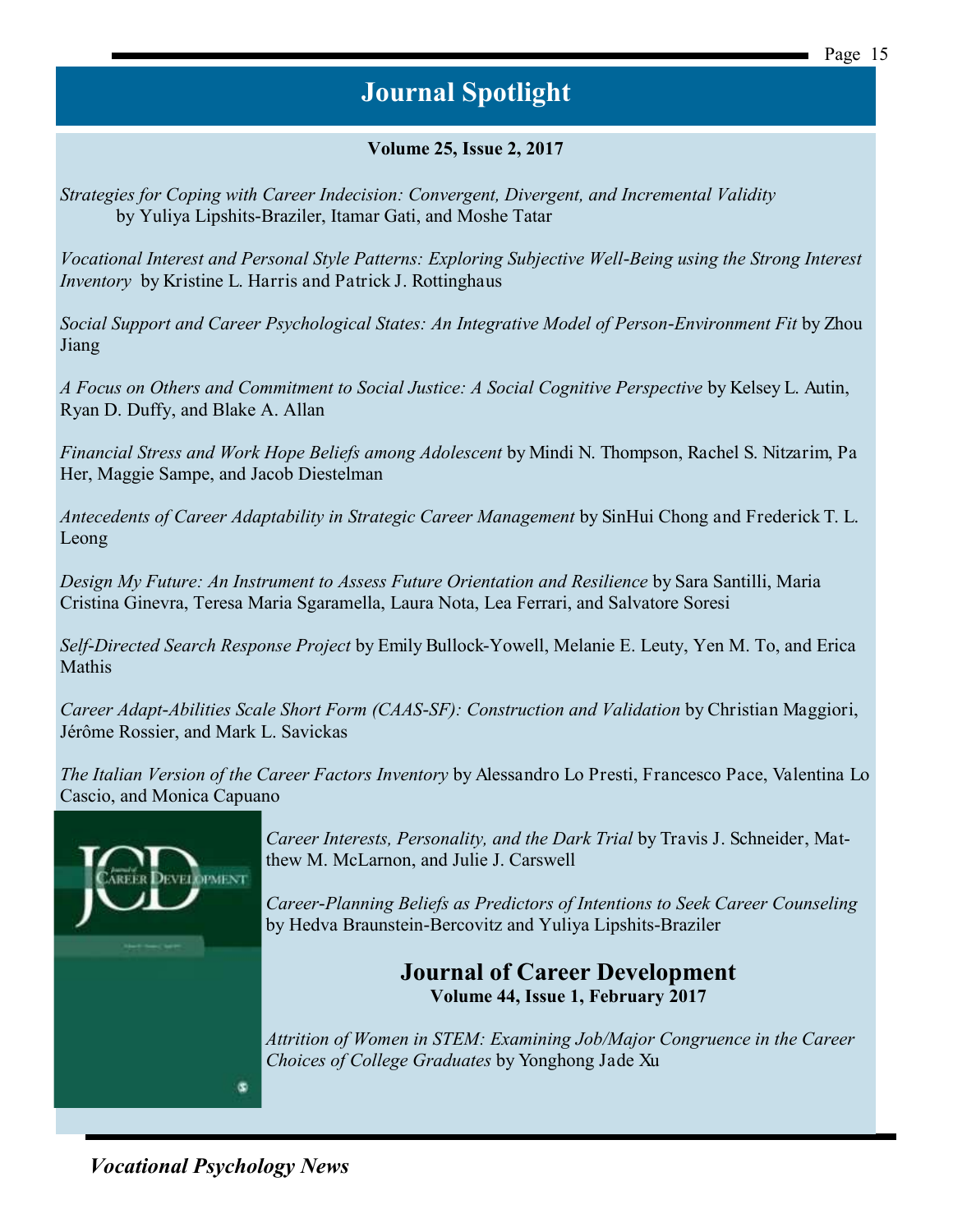*Linking Extraversion and Proactive Personality to Career Success: The Role of Mentoring Received and Knowledge* by Daniel B. Turban, Timothy R. Moake, Sharon Wu, and Yu Ha Cheung

*Crafting a calling: The mediating role of calling between challenging job demands and turnover intention*  by Tiago Esteves and Miguel Pereira Lopes

*The Influence of Family of Origin Relationships on Career Thoughts* by Daniel Lustig, Yonghong Jade Xu, and David Strauser

*Career Adaptability, Hope, Optimism and Life Satisfaction in Italian and Swiss Adolescents* by Santilli Sara, Jenny Marcionetti, Shékina Rochat, Jérôme Rossier, and Laura Nota

*Social Cognitive Predictors of Mexican American High School Students' Math/Science Career Goals* by Patton Garriott, Trisha L. Raque-Bogdan, Lorrine Zoma, Dylan Mackie-Hernandez, and Kelly Lavin

### **Volume 44, Issue 2, April 2017**

*My Better Self: Using Strengths at Work and Work Productivity, Organizational Citizenship Behavior and Satisfaction* by Shiri Lavy and Hadassah Littman-Ovadia

*Causes of Career-Defining Moments: Development of a Typology* by Ellen Ann Ensher, Troy R. Nielson, and Wesley Kading

*Intentions to be an athletic director: Racial and Gender Perspectives* by Janelle E. Wells and Shannon Kerwin

*An emotional experience of entrepreneurship: Self-construal, emotion regulation and expressions to anticipatory emotions* by Leonidas A. Zampetakis, konstantinos Kafetsios, Manolis A. Lerakis, and Vassilis Moustakis

*Perceptions of Male and Female STEM Aptitude: The Moderating Effect of Benevolent and Hostile Sexism*  by Erin Dawna Reilly, Kadie R. Rackley, and Germine H. Awad

*Sex Differences in Career Guidance of Undergraduate Math Students and the Relation to Help-Seeking Behaviors* by Lauren A. Blondeau and Germine H. Awad

### **Volume 44, Issue 3, June 2017**

*Impact of Career Management on Organizational Commitment and the Mediating Role of Subjective Career Success* by Jaeseung Moon and Suk Bong Choi

*Career Development Courses and Educational Outcomes: Do Career Courses Make a Difference?* by Jamie M. Hansen, Aaron P. Jackson, and Tyler R. Pederson

*Gaps between actual and preferred career paths among professional employees* by Michal Biron and Ravit Eshed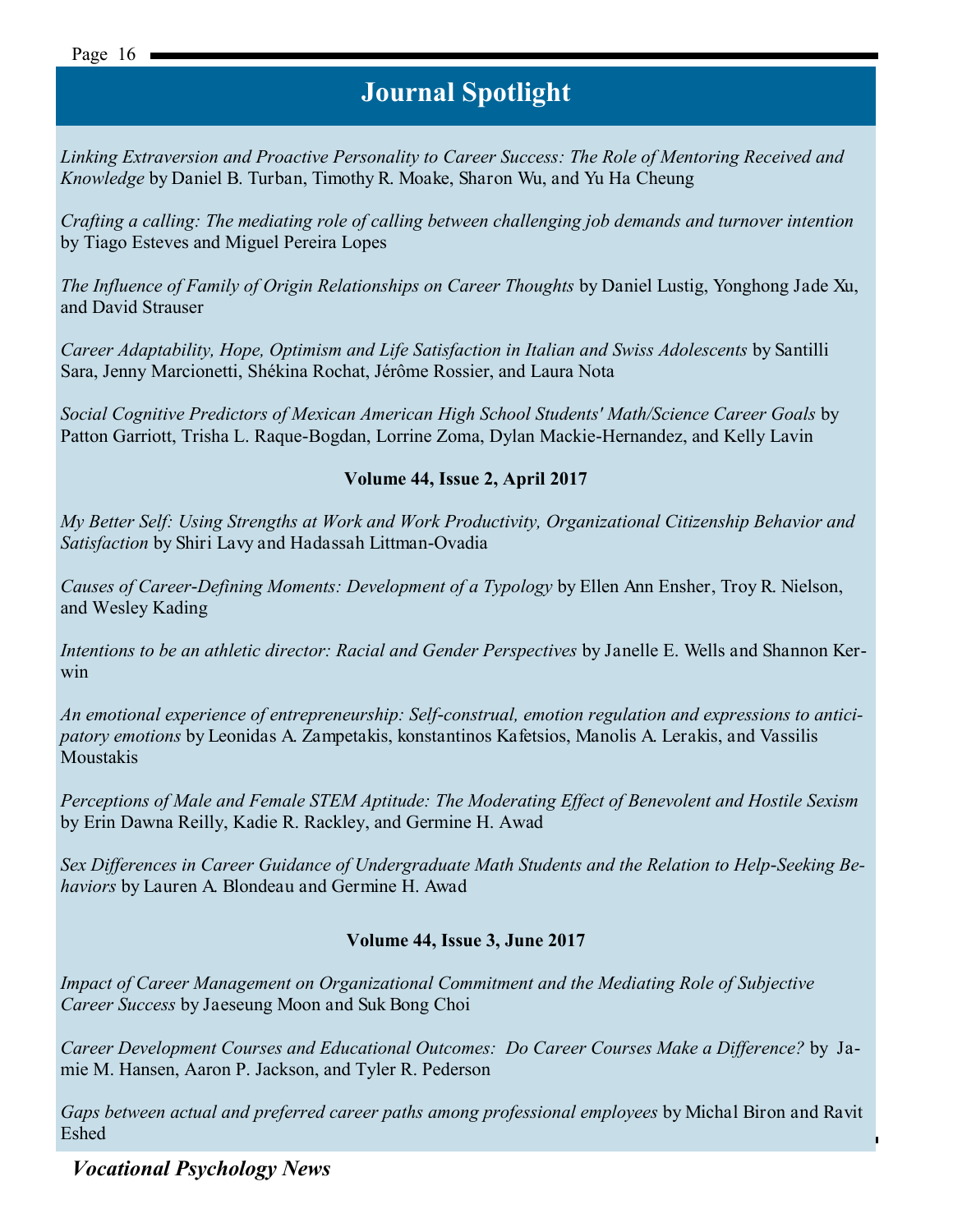*To Work or Not to Work? Mothers of Children with ADHD* by Karen O'Brien, Elizabeth Sauber, Erica Shawn Merson, and Andrea Chronis-Tuscano

*Recommending a Child Enter a STEM Career: The Role of Religion* by Christopher P. Scheitle and Elaine Howard Ecklund

*Profiling Religious Fundamentalism's Associations with Vocational Interests* by Craig Allen Warlick, Paul B. Ingram, Karen D. Multon, and M. Alexandra Vuyk



# **Career Development Quarterly Volume 65, Number 1, March 2017**

*Chance Events and Career Decidedness: Latent Profiles in Relation to Work Motivation* by Andreas Hirschi and Domingo Valero

*An Individual Mixed-Evaluation Method for Career Intervention* by Philippe Jacquin and Jacques Juhel

*More Than a Job Club, Sister: Career Intervention for Women Following Incarceration* by Jill L. Snodgrass, Betsy B. Jenkins, and Kelly F. Tate

*Relational Self-Construal as a Moderator of Social Support in Career Decision Making* by Yaoshan I. Li, Richard J. Hazler, and Jerry Trusty

*Project HOPE: Evaluation of Health-Career Education Programming for Latino and Rural Youth* by Saba Rasheed Ali, Samantha Brown, and Yunkyoung Loh

*Constructivist and Social Constructionist Career Counseling: A Delphi Study* by ZiYoung Kang, Hyunhee Kim, and Jerry Trusty

*Predicting Undergraduate Student Retention in STEM Majors Based on Career Development Factors* by Christopher T. Belser, Diandra J. Prescod, Andrew P. Daire, Melissa A. Dagley, and Cynthia Y. Young

### **Volume 65, Number 2, June 2017**

*Attachment and Self-Efficacy in Career Search Activities: A Structural Model* by Stephen L. Wright

*Called to Medicine: Physicians' Experiences of Career Calling* by Elizabeth M. Bott, Ryan D. Duffy, Nicole J. Borges, Tara L. Braun, Kevin P. Jordan and Joshua F. Marino

*Contextual Factors Related to African-American Adolescent Career Development* by Patrice S. Bounds

*Relative Deprivation and Career Decision Self-Efficacy: Influences of Self-Regulation and Parental Educational Attainment* by Han Na Suh and Lisa Y. Flores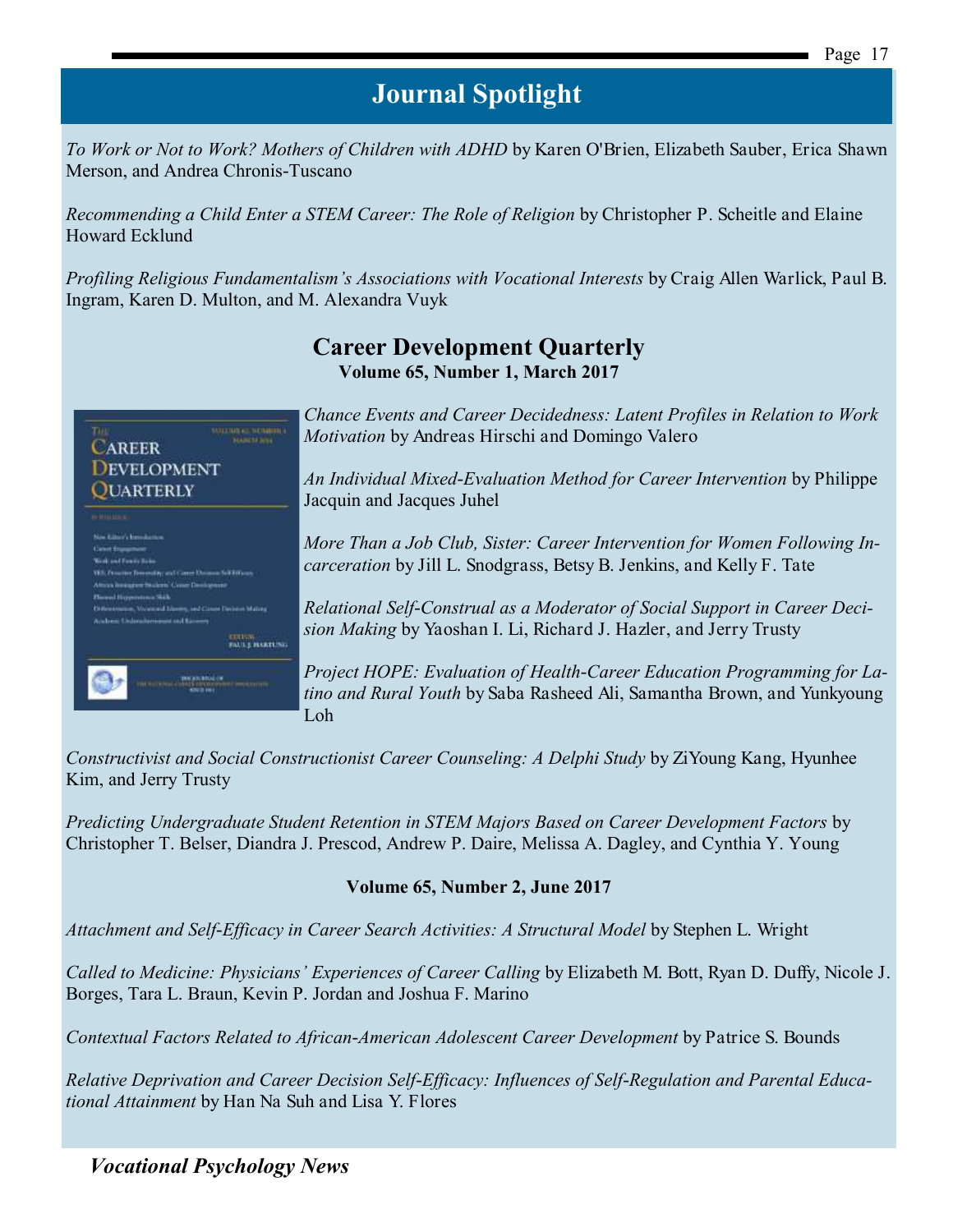*The Relation of Negative Career Thoughts to Depression and Hopelessness* by Daniel D. Dieringer, Janet G. Lenz, Seth C. W. Hayden, and Gary W. Peterson

*Promoting Career and College Readiness Aspirations and Self-Efficacy: Curriculum Field Test* by Robert R. Martinez, Stanley B. Baker, and Tamara Young

## **Journal of Vocational Behavior Volume 97, December 2016**



*Symposium Introduction: Reflexivity in Life Designing Interventions* by Mark L. Savickas and Jean Guichard

*Exploring changes during life and career design dialogues* by Jacques Pouyaud, Marcelline Bangali, Valérie Cohen-Scali, Marie Line Robinet, and Jean Guichard

*Life Design Counseling: A study on client's operations for meaning construction*  by Paulo Cardoso, Maria Eduarda Duarte, Rui Gaspar, Fátima Bernardo, Isabel Nunes Janeiro, and Graça Santos

*How career construction counseling promotes reflection and reflexivity: Two case studies* by Jacobus Gideon Maree

*Critical moments in career construction counseling* by Paul J. Hartung and Logan Vess

*The career construction interview and literary analysis* by Gudbjörg Vilhjálmsdóttir and Torfi H. Tulinius

*Prompting reflection and learning in career construction counseling* by Hazel Reid, Jenny Bimrose, and Alan Brown

*Creative writing for life design: Reflexivity, metaphor and change processes through narrative by Reinekke* Lengelle, Frans Meijers, and Deirdre Hughes

*Narrative career counseling: My career story and pictorial narratives* by Jeannine M. Taylor and Suzanne Savickas

*Reflexivity in life design interventions: Comments on life and career design dialogues* by Jean Guichard

*Reflection and reflexivity during life-design interventions: Comments on Career Construction Counseling* by Mark L. Savickas

#### **Volume 98, February 2017**

*Trans employees, transitioning, and job satisfaction* by Nick Drydakis

*Career adaptability: A meta-analysis of relationships with measures of adaptivity, adapting responses, and adaptation results* by Cort W. Rudolph, Kristi N. Lavigne, and Hannes Zacher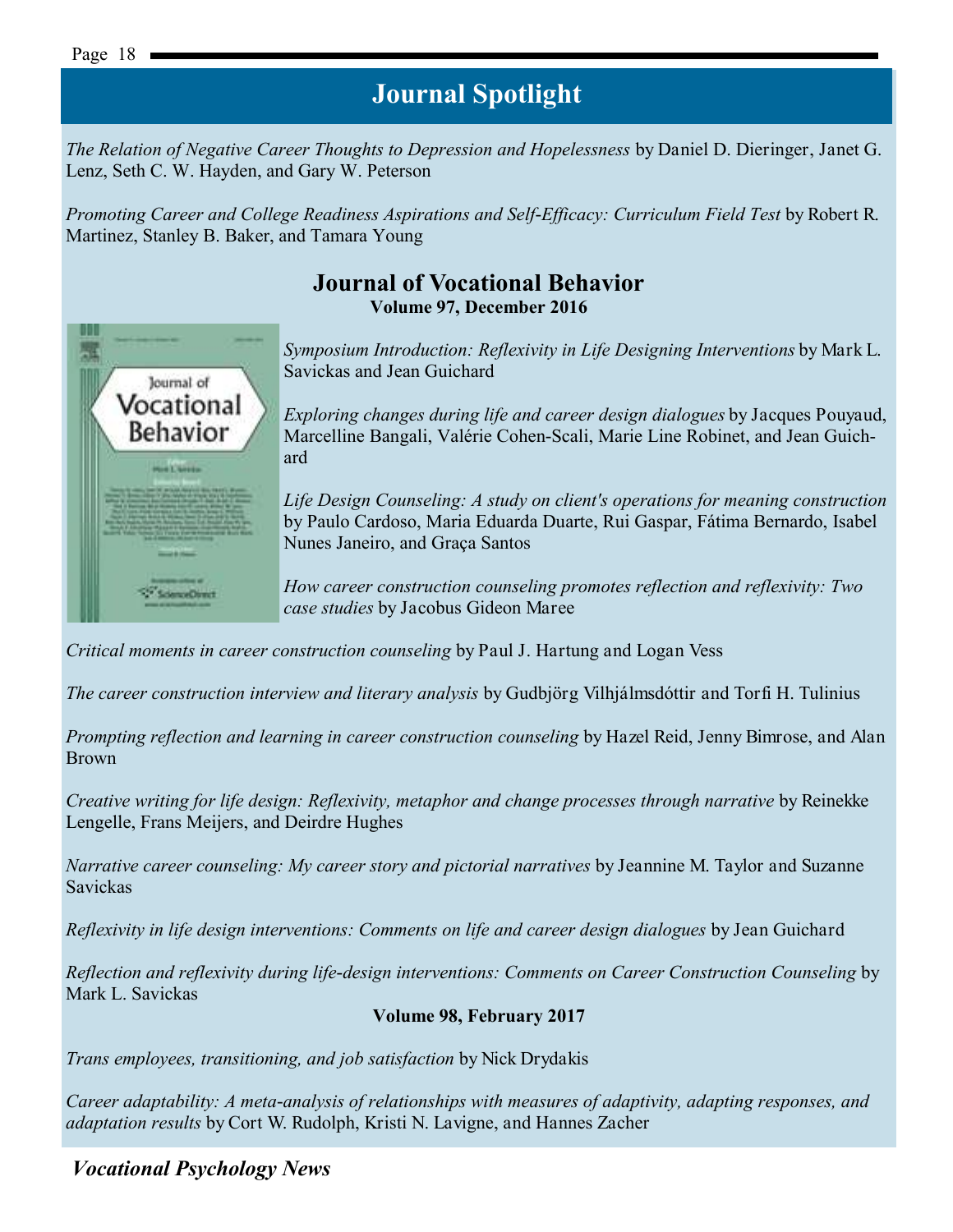*Engagement within occupational trainees: Individual difference predictors and commitment outcome* by Maura J. Mills and Clive J. Fullagar

*Does fun promote learning? The relationship between fun in the workplace and informal learning* by Michael J. Tews, John W. Michel, and Raymond A. Noe

*Two sides of the career resources coin: Career adaptability resources and the impostor phenomenon* by Mirjam Neureiter and Eva Traut-Mattausch

*Profiles of career adaptivity and their relations with adaptability, adapting, and adaptation* by Harsha N. Perera and Peter McIlveen

*Proactive personality and career adaptability: The role of thriving at work* by Zhou Jiang

*Supervisory mentoring and employee affective commitment and turnover: The critical role of contextual factors* by Émilie Lapointe and Christian Vandenberghe

*Is guanxi always good for employee self-development in China? Examining non-linear and moderated relationships* by Shuang Ren and Doren Chadee

*Expatriate career intentions: Links to career adaptability and cultural intelligenc*e by Alfred Presbitero and Christine Quita

*Perceiving a calling and well-being: Motivation and access to opportunity as moderators* by Ryan D. Duffy, Jessica W. England, Richard P. Douglass, Kelsey L. Autin and Blake A. Allan

*Interest congruence and performance: Revisiting recent meta-analytic findings* by Christopher D. Nye, Rong Su, James Rounds, Fritz Drasgow

*Influence of work pressure on proactive skill development in China: The role of career networking behavior and Guanxi HRM* by Shuang Ren and Doren Chadee

*Is retention necessarily a win? Outcomes of searching and staying* by Wendy R. Boswell, Richard G. Gardner, and Jiexin Wang

*A bifactor exploratory structural equation modeling representation of the structure of the basic psychological needs at work scale* by David Sánchez-Oliva, Alexandre J.S. Morin, Pedro J. Teixeira, Eliana V. Carraça, Antonio L. Palmeira, and Marlene N. Silva

*Corrigendum to 'Organizational career growth, affective occupational commitment and turnover intentions' [Journal of Vocational Behavior 80/2 (2012) 256–265]* by Qingxiong Weng and James C. McElroy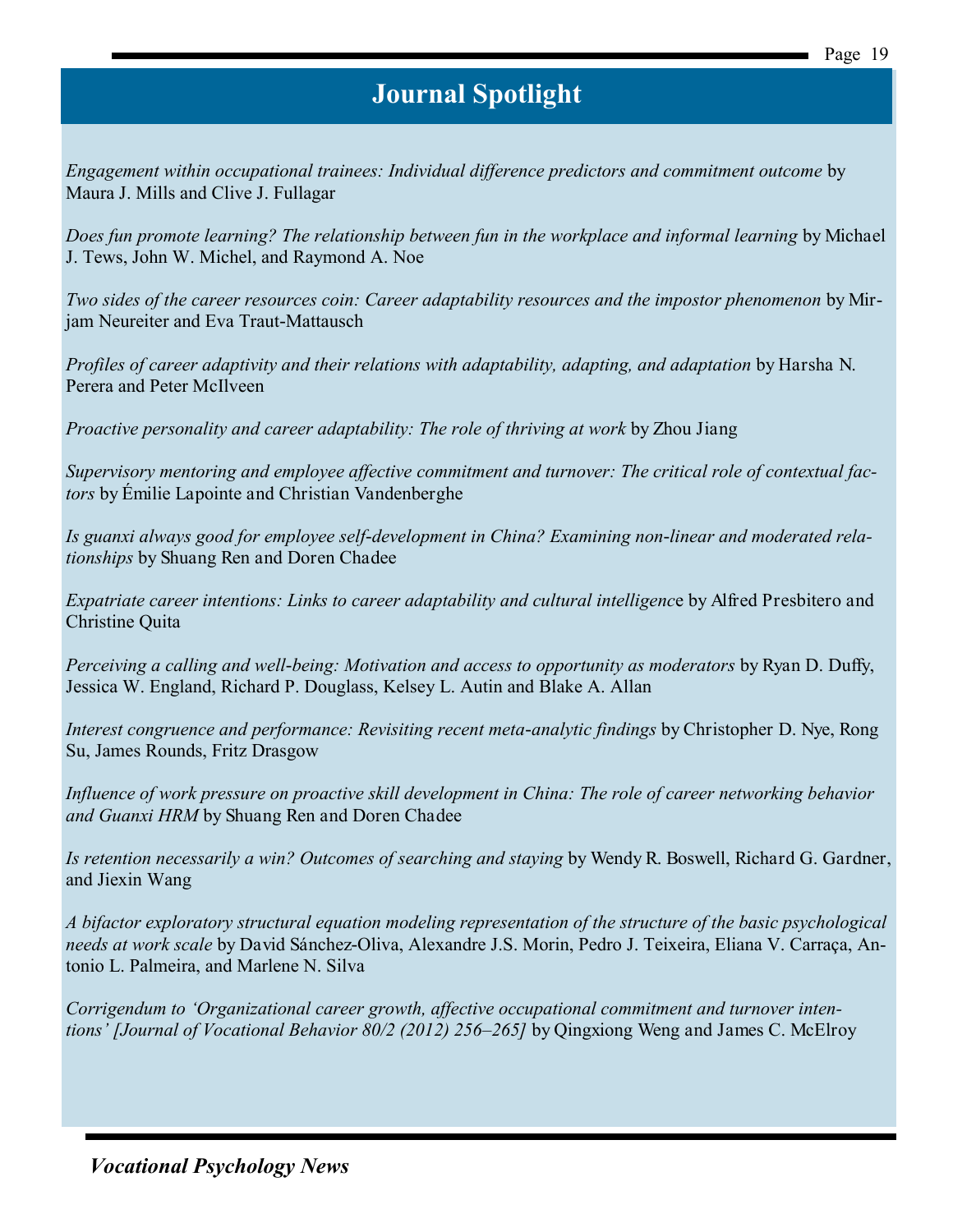## **Volume 99, April 2017**

*Subjective social status, work volition, and career adaptability: A longitudinal study* by Kelsey L. Autin, Richard P. Douglass, Ryan D. Duffy, Jessica W. England, and Blake A. Allan

*A sequential choice perspective of postdecision regret and counterfactual thinking in voluntary turnover decisions* by Hwanwoo Lee and Rachel E. Sturm

*Development of a Five-Factor Model charisma compound and its relations to career outcomes* by Jasmine Vergauwe, Bart Wille, Joeri Hofmans, and Filip De Fruyt

*Stereotype threat as a barrier to women entering engineering careers* by Michael C. Cadaret, Paul J. Hartung, Linda M. Subich, and Ingrid K. Weigold

*The development of work values during the transition to adulthood: A two-country study* by Clemens M. Lechner, Florencia M. Sortheix, Richard Göllner, and Katariina Salmela-Aro

*Is the grass greener on the other side? A longitudinal study of the impact of employer change and occupational change on job satisfaction* by Ying Zhou, Min Zou, Mark Williams, and Vurain Tabvuma

*Personal orientation as an antecedent to career stress and employability confidence: The intervening roles of career goal-performance discrepancy and career goal importance* by Peter A. Creed, Michelle Hood, and Shi Hu

*Construction and validation of the Subjective Underemployment Scales (SUS)* by Blake A. Allan, Louis Tay, and Haley M. Sterling

*Sources of self-efficacy and outcome expectations for career exploration and decision-making: A test of the social cognitive model of career self-management* by Robert W. Lent, Glenn W. Ireland, Lee T. Penn, Taylor R. Morris, and Ryan Sappington

*Can idiosyncratic deals promote perceptions of competitive climate, felt ostracism, and turnover?* by Thomas W.H. Ng

*Adapting to a looming career transition: How age and core individual differences interact* by Anna C. Van der Horst, Ute-Christine Klehe, and Beatrice I.J.M. Van der Heijden

*Are smarter people happier? Meta-analyses of the relationships between general mental ability and job and life satisfaction* by Erik Gonzalez-Mulé, Kameron M. Carter, and Michael K. Mount

*Perceived employability of business graduates: The effect of academic performance and extracurricular activities* by Luisa H. Pinto and Diogo C. Ramalheira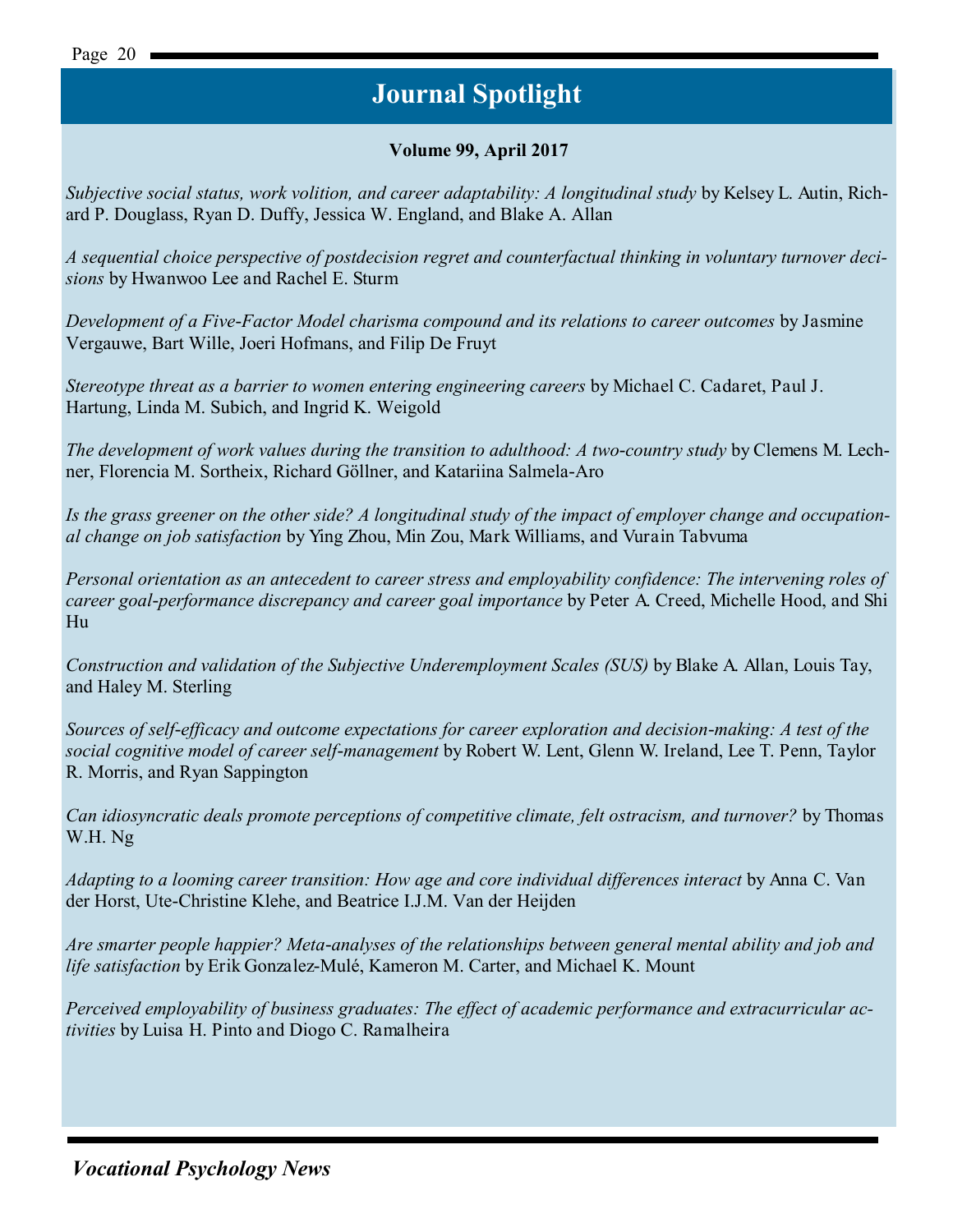# **Australian Journal of Career Development**

**Issue 1 (April 2016)**

*Vale Emeritus Professor Audrey Collin: A tribute* by Wendy Patton

*Career management attitudes among business* undergraduates by Denise Jackson & Nicholas Wilton

*Enhancing students career readiness through peer counselling programme in Hong Kong* by Shui-wai Wong, Yat Hung Chui, Yuk Chung Chan, S Raymond Ting, & Jason K. H. Lam

*Is creative work sustainable? Understanding identity, motivation, and* worth by Anna Reid, Peter Petocz, & Dawn Bennett

 $\circleds$ 

### **Issue 2 (July 2016)**

*Entrepreneurship and self-employment for people with disabilities* by Alex Maritz & Richard Laferriere

*Employability skills for entry-level human resources management positions: Perceptions of students and employers* by Tamgid Ahmed Chowdhury & Mohammad Khasro Miah

*A need for comprehensive career guidelines in Korean higher education: The practice among two faculties* by Claude Drolet & Chad Anderson

*Social entrepreneurs narrating their careers: A psychodynamic-existential perspective* by Hila Cohen & Hagai Katz

### **Issue 3 (October 2016)**

*Creative artists, career patterns and career theory: Insights from the Australian context* by Ryan Daniel

*Is self-reflection dangerous? Preventing rumination in career learning* by Reineke Lengelle, Tom Luken, & Frans Meijers

*Career* maturity among university students in Jordan: The case for social studies by Mohammad Jawarneh *Educational pathways of ninth grade adolescents: Transition practices in vocational and academic families* by Marjatta Vanhalakka-Ruoho, Leena Koski, Jussi Silvonen, & Merja Tamminen